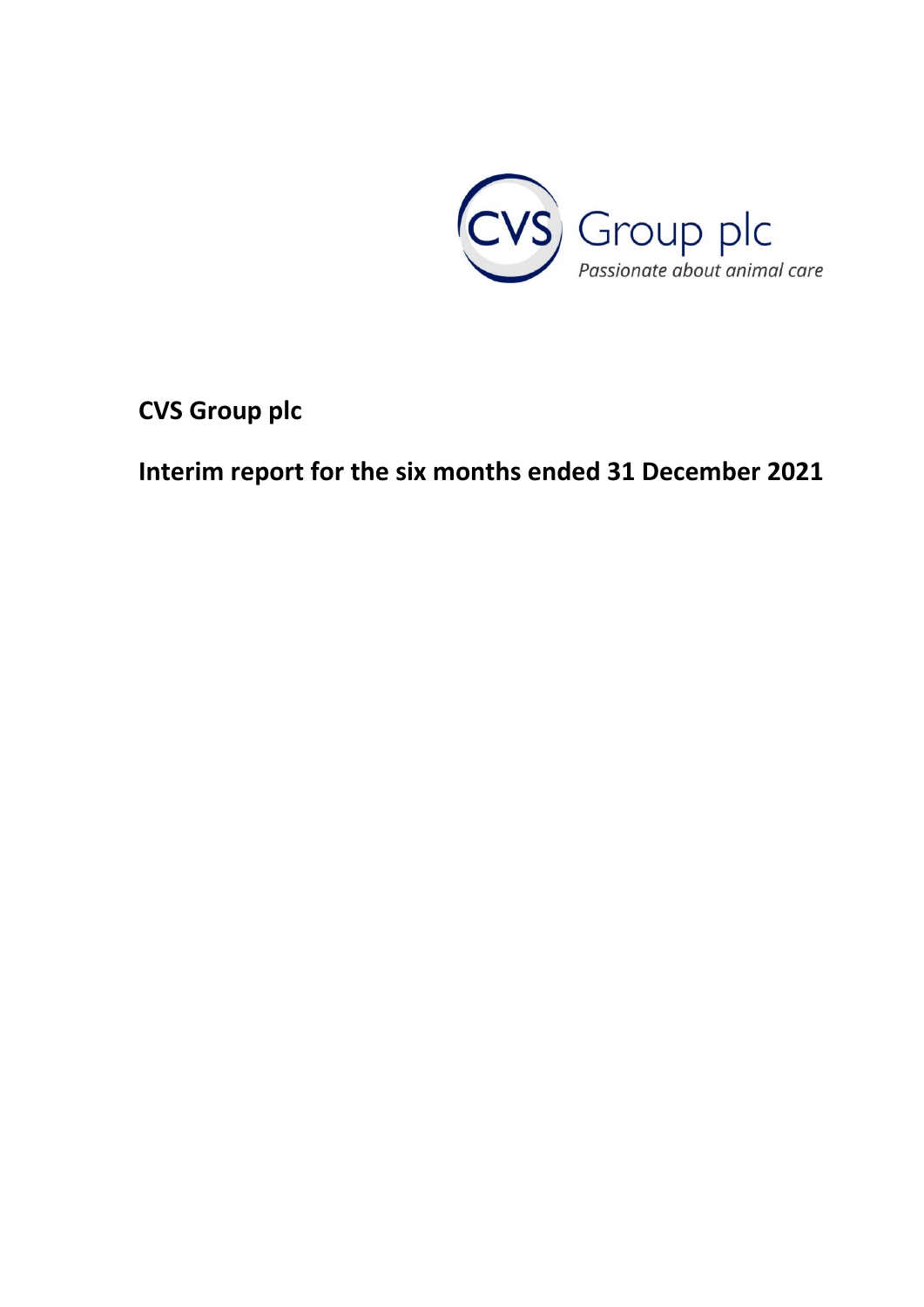# **CVS Group plc ("CVS" or the "Company" and, together with its subsidiaries, the "Group")**

## **Interim results for the six months ended 31 December 2021**

## *Well positioned for further growth with care at our heart*

CVS, the AIM-quoted veterinary group and one of the UK's leading providers of integrated veterinary services, is pleased to announce its unaudited interim results for the six months ended 31 December 2021 ("H1 2022") and provide an update on year-to-date trading. Comparative data is provided for the six months ended 31 December 2020 ("H1 2021"), unless otherwise stated.

### **Financial Highlights**

| Em except where stated                                                       | H <sub>1</sub> 2022<br>(unaudited) | H <sub>1</sub> 2021<br>(unaudited) | Change $6%$             | FY 2021<br>(audited) |
|------------------------------------------------------------------------------|------------------------------------|------------------------------------|-------------------------|----------------------|
| Revenue<br>Group like-for-like ("LFL") sales growth <sup>1</sup> (%)         | 273.7<br>9.6%                      | 245.6<br>7.8%                      | 11.4%<br>$+1.8$ ppts    | 510.1<br>17.4%       |
| Adjusted EBITDA <sup>2</sup><br>Adjusted EBITDA <sup>2</sup> margin (%)      | 52.0<br>19.0%                      | 45.1<br>18.4%                      | 15.5%<br>$+0.6$ ppts    | 97.5<br>19.1%        |
| Adjusted profit before income tax <sup>3</sup>                               | 36.2                               | 29.7                               | 21.9%                   | 66.2                 |
| Adjusted earnings per share <sup>4</sup> (p)                                 | 41.5                               | 33.3                               | 24.6%                   | 75.1                 |
| Operating profit<br>Profit before income tax<br>Basic earnings per share (p) | 26.3<br>22.9<br>24.7               | 18.4<br>14.8<br>16.0               | 42.9%<br>54.7%<br>54.4% | 40.1<br>33.1<br>27.3 |
| Net bank borrowings <sup>5</sup>                                             | 63.2                               | 44.4                               | 42.3%                   | 51.3                 |

**Notes** 

- 1 Like-for-like sales are defined as revenue generated from like-for-like operations compared to the prior year, adjusted for the number of working days. For example, for a practice acquired in September 2020, revenue is included in the like-for-like calculations from September 2021.
- 2 Adjusted EBITDA (earnings before interest, tax, depreciation and amortisation) is profit before income tax, net finance expense, depreciation, amortisation, costs relating to business combinations, and exceptional items. Adjusted EBITDA is used as a financial metric that removes the cost of debt, costs relating to depreciation and amortisation and one-off costs to achieve a normalised earnings figure that is not distorted by irregular items or structural investment. Alternative performance measures ("APM") are defined in note 2 to the financial statements.
- 3 Adjusted profit before income tax is calculated as profit before amortisation, taxation, costs relating to business combinations, and exceptional items. APM are defined in note 2 to the financial statements.
- 4 Adjusted earnings per share is calculated as adjusted profit before income tax less applicable taxation divided by the weighted average number of Ordinary shares in the year. APM are defined in note 2 to the financial statements.
- 5 Net bank borrowings is drawn bank debt less cash at bank.
- 6 Percentage increases and decreases are calculated based on the underlying values throughout this document.
- 7 CVS acquired Quality Pet Care Ltd, a small group of eight first-opinion practices in the UK trading as 'The Vet', in August 2021 for consideration of £20.4m. The financial statements of Quality Pet Care Ltd, filed at Companies House for its financial year ended 31 March 2021, show that these eight practices generated combined revenue of £11.3m for that financial year. Quality Pet Care Ltd is treated as an investment as described in note 11, and is not included in the consolidated figures throughout this document.

### **Operational Highlights**

• **Organic growth continues:**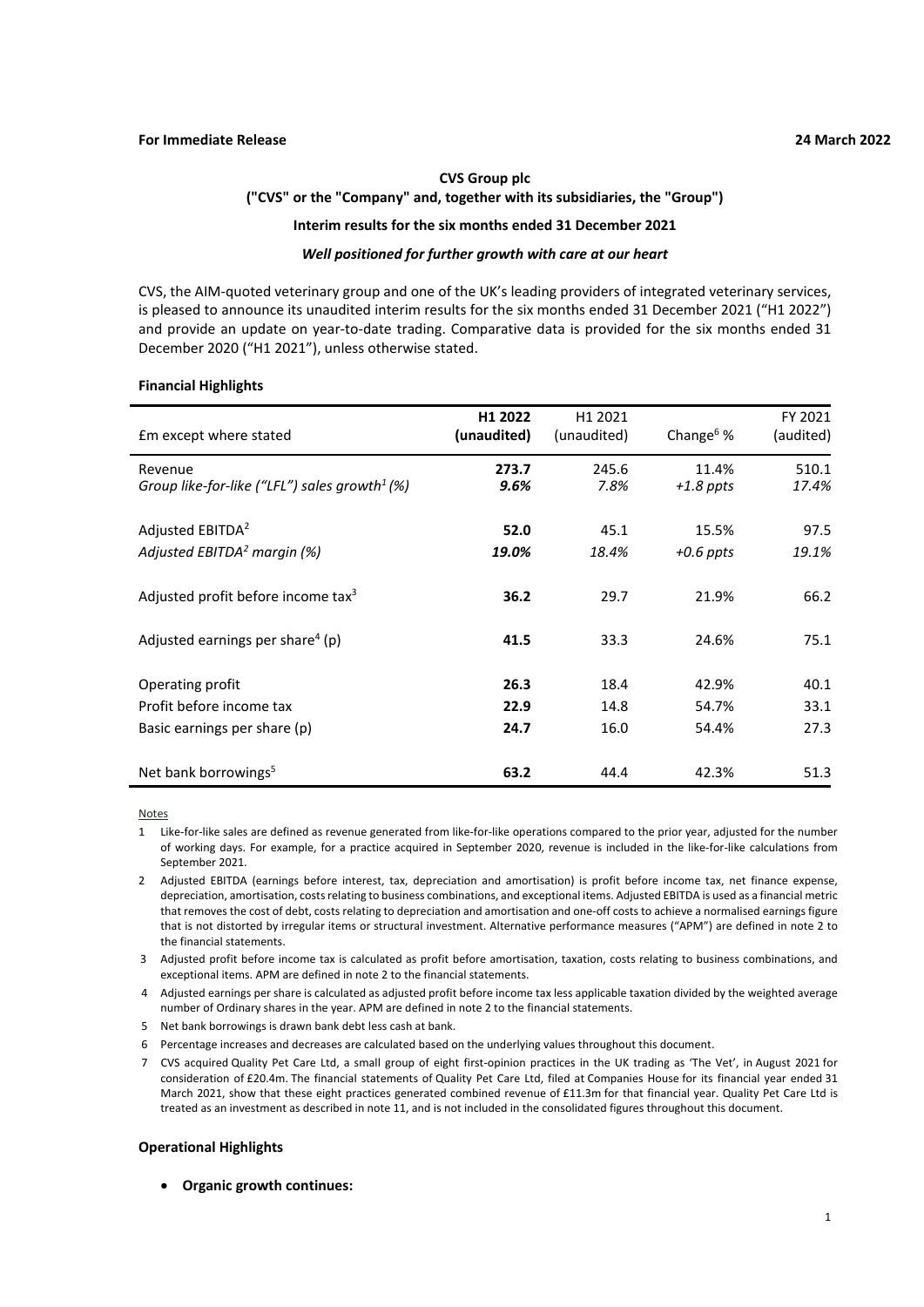- $\circ$  9.6% increase in like-for-like sales<sup>1</sup>
- $\circ$  11.3% increase in underlying like-for-like sales (this underlying measure excludes the prior year impact of one-off COVID-19 testing in our laboratories and Healthy Pet Club revenue deferred from FY20 to FY21)
- o Membership of our affordable preventative healthcare scheme, Healthy Pet Club ("HPC"), has increased to 461,000, up 2.7% since the 2021 financial year-end (+7.6% vs. 31 December 2020)
- **Continued focus on high quality clinical care supported by investment in our facilities:**
	- $\circ$  Our focus on quality clinical care in our first-opinion practices continues to be supported by our diagnostic laboratories, our specialist-led multi-disciplinary referral hospitals, our out-of-hours centres and our crematoria
	- $\circ$  We have continued to invest in our facilities and equipment to support growth, with 19 practice refurbishments and relocations completed in H1 2022 and capital investment of £10.6m
- **Increase in clinical resource with** *c.***9% more vets employed on average in calendar year 2021 vs 2020, as we continue to create new roles to support growth:**
	- o 116 new permanent veterinary surgeon roles created during H1 2022
	- o Vet vacancy rate remains stable averaging at 10.3% for H1 2022
	- $\circ$  Employee net promotor score increased to 3.7 (H1 2021: 1.3), reflecting improved colleague satisfaction in light of our focus on, and investment in, our highly skilled and dedicated team

## **Current Trading & Outlook**

- Like-for-like sales<sup>1</sup> growth for the Group in the first eight months of 10.0% and 11.4% on an underlying basis (28 February 2021: 8.2%), total sales growth of 11.5% (28 February 2021: 8.7%)
- Adjusted EBITDA margin improved to 18.6% (28 February 2021: 18.1%)
- Stable vet vacancy rate, averaging 10.3% for the first eight months (28 February 2021: 7.5%)
- Healthy Pet Club membership increased to 466,000 members
- Well positioned for future growth, with increased investment in facilities, equipment and a pipeline of further acquisition opportunities
- We remain on course to deliver full year results in line with management expectations

# **Richard Fairman, Chief Executive Officer, commented:**

"I am pleased to report on another strong set of results which reflect the commitment, dedication and professionalism of our colleagues. I would like to take this opportunity to thank them all for their outstanding contribution.

We continue to focus on providing high quality care to our clients and their animals, through our evidencebased clinical approach. Our integrated model ensures that we can provide end-to-end, joined-up and continuous care.

Demand for our services continues to increase as consumers seek the best possible care for their animals. Our ongoing strategy of investment in our people, in our practice and other facilities, and in our clinical equipment is generating beneficial returns through organic growth. We will continue to augment this organic growth through acquisitions.

The positive trading momentum in H1 2022 has continued into the first two months of our second half, and with a strongly cash generative model we remain well placed to continue to invest and acquire to deliver future growth."

### **Results webcast**

Management will host a live webcast and Q&A for analysts and investors at 9am GMT this morning. Those wishing to join should emai[l CVSGroup@mhpc.com](mailto:CVSGroup@mhpc.com) for the registration details. For those unable to join, there will be a playback facility available on the CVS website later.

### **Contacts:**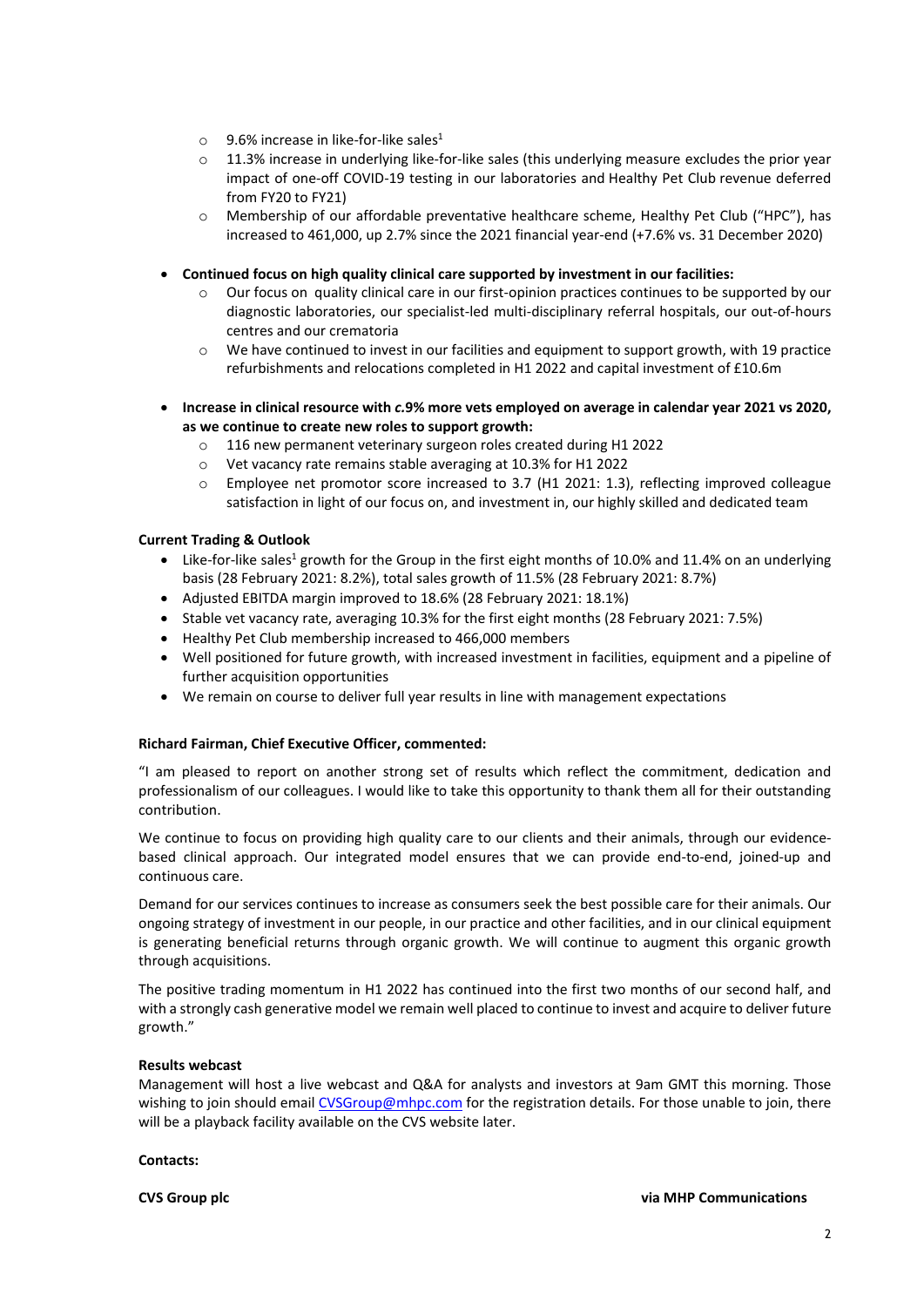Richard Fairman, CEO Ben Jacklin, COO Robin Alfonso, CFO

| Singer Capital Markets (Nominated Adviser & Broker) | +44 20 7496 3000 |
|-----------------------------------------------------|------------------|
| Aubrey Powell / Rachel Hayes / Jen Boorer           |                  |
|                                                     |                  |

## **MHP Communications (Financial PR) +44 20 3128 8193**

Andrew Jaques / Simon Hockridge / Rachel Farrington / Charles Hirst

**About CVS Group plc [\(www.cvsukltd.co.uk\)](http://www.cvsukltd.co.uk/)**

CVS Group is an AIM-quoted fully-integrated provider of veterinary services in the UK, with practices in the Netherlands and the Republic of Ireland. CVS is focused on providing high quality clinical services to its customers and their animals, with outstanding and dedicated clinical teams and support colleagues at the core of its strategy.

The Group has *c.*500 veterinary practices across its three markets, including eight specialist referral hospitals and 35 dedicated out-of-hours sites. Alongside the core Veterinary Practices division, CVS operates Laboratories (providing diagnostic services to CVS and third-parties), Crematoria (providing pet cremation and clinical waste disposal for CVS and third-party practices), Buying Groups and the Group's online retail business ("Animed Direct").

The Group employs *c.*7,900 personnel, including *c.*2,100 veterinary surgeons and *c.*2,800 nurses.

### **Introduction**

The Board is pleased to announce another strong set of results, with continued growth in both revenue and underlying profit.

The focus of our highly skilled and dedicated team on first-class standards of clinical care, delivered through our fully integrated model, has driven the strong H1 performance, with an increase in like-for-like sales<sup>1</sup> of 9.6% (11.3% on an underlying basis), leading to a 0.6 ppt improvement in adjusted EBITDA<sup>2</sup> margin to 19.0%.

## **Market trends**

CVS continues to operate in a growing market with favourable consumer trends. Whilst there is a lack of definitive data available, the population of pets has increased in the UK since the start of the first lockdown in March 2020, with a survey by the Pet Food Manufacturers' Association showing 3.2 million UK households having bought a pet since the start of lockdown restrictions.

Whilst we do not assume a further increase in the pet population, we are yet to see the full benefit of this past increase. Spend on veterinary services increases in line with the age of pets, with older cats and dogs needing greater levels of clinical care. Hence, we expect the full benefit of the increase in the pet population to be seen in the next five to ten years as the puppies and kittens born in the past two years reach their mature later years.

CVS is well placed to provide high standards of clinical care throughout a pet's life, with our first-opinion practices supported by our specialist-led multi-disciplinary hospitals, our out-of-hours centres and our diagnostic laboratories. Our crematoria also provide a compassionate cremation service at the end of an animal's life and this is an important offering given that clients who lose a pet often buy a replacement.

### **Strategic focus**

We have focused on delivering strong organic growth in recent years, demonstrating the Group's resilience and ability to increase revenues despite the challenges faced during the COVID-19 pandemic over the past two years. This is clearly reflected in our underlying like-for-like sales growth in H1 2022 of 11.3%, which is adjusted for one-off HPC revenue recognition and the benefit of COVID-19 testing in H1 2021.

In light of the increase in the pet population and the continued humanisation of pets, demand for our high quality veterinary services has increased. We have consciously increased our investment in our people, in the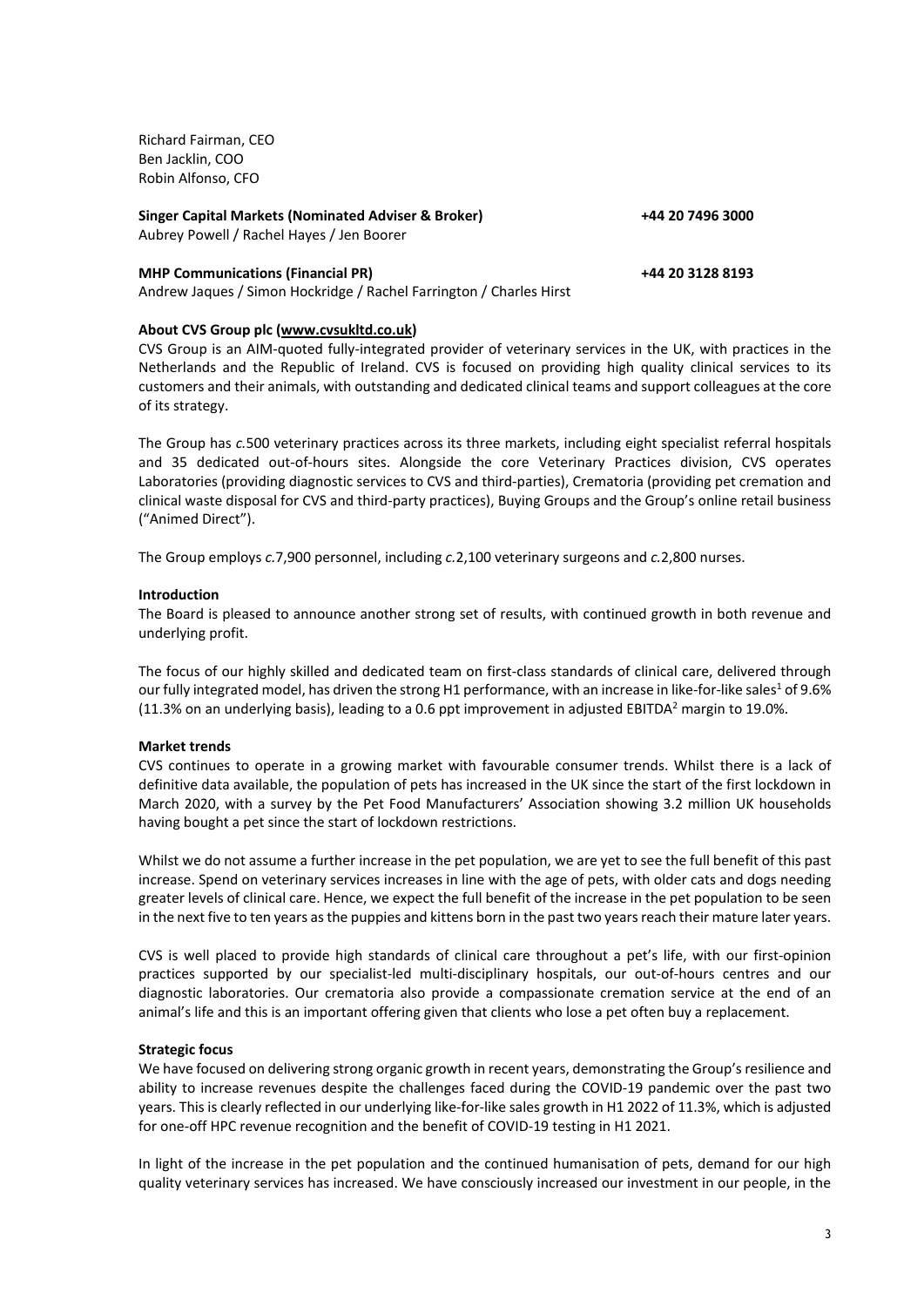relocation and refurbishment of our existing practices, and in clinical equipment, to service this increased demand. Whilst we are encouraged by the returns from this investment to date, we also recognise the opportunity to establish new practices through greenfield sites. We have now commenced work at our new greenfield multi-disciplinary referral hospital in Bristol, we have established four greenfield farm practices in the past two years, and we are exploring opportunities for greenfield companion animal practices in areas of the UK which are currently underserved of which we have identified 10 possible locations with some progressing as near-term opportunities.

We continue to look for selective synergistic acquisitions to complement our growth. The recent Competition and Markets Authority ("CMA") phase one decision on our acquisition of Quality Pet Care Ltd (discussed below) provides insight as to how the CMA determines local competition among first opinion small animal practices, in particular its assessment that a combined share of over 30% of FTE (full-time equivalent) vets employed in the catchment area immediately surrounding a practice indicates a potential for substantial lessening of competition. This will help inform our future acquisitions strategy enabling us to focus on the significant areas of the UK where CVS has minimal existing presence and, even in areas where we have existing practices, there will be acquisition opportunities which would not result in a combined local market share reaching the 30% threshold.

The Group has a pipeline of future acquisition opportunities in the UK, and will continue to explore new opportunities in Europe. Following the end of the period, the Group has completed the acquisition of a small, single-site companion animal veterinary practice in the Netherlands.

The Board has a clear strategy, focusing on four strategic pillars which underpin the Group's purpose to give the best possible care to animals and its vision to be the veterinary company people most want to work for, enabling the Group to deliver consistent growth and shareholder value.

# **1. We recommend and provide the best clinical care every time**

The Group's preventative healthcare scheme, Healthy Pet Club, provides peace of mind for pet owners through high standards of preventative healthcare. The scheme provides an annual vaccination, regular flea and worming treatments and six-monthly health checks. These regular checks ensure any clinical issues are highlighted early, often leading to improved clinical care and less invasive intervention being required subsequently. Membership of the scheme has increased 2.7% since 30 June 2021, to 461,000 members as at 31 December 2021.

Our Vet Oracle™ business, a virtual specialist hospital, provides industry-leading veterinary diagnostic services directly to vets across the globe. This currently comprises five specialisms: telemedicine, teleradiology, telecardiology, teleoncology and teledermatology. Although Vet Oracle is nascent, it continues to grow with an 84% increase in the total number of cases received in H1 2022 versus H1 2021. Through Vet Oracle we are helping to improve standards of healthcare worldwide, illustrating our continuous strive to improve the level of service, support and expertise available to our clinical teams and our clients.

We continue to support the profession in clinical quality improvement, and have continued to lead on this front with our internationally recognised work on clinical auditing. This has included reducing our prescription of the highest priority critically important antibiotics ("HPCIA"), and reducing the number of neutering post-operative complications requiring medical interventions below published national benchmarks.

### **2. We are a great place to work and have a career**

In 2021, we implemented a number of initiatives to support our colleagues and to thank them for their continued contribution. These initiatives include increased holiday allowance with an additional day of holiday for every completed year of service up to a maximum of five. In addition, our latest Save-As-You-Earn equity incentive scheme, granted in November 2021, saw *c.*18% of colleagues participate, taking advantage of the 20.0% discount to the market share price, in accordance with HMRC rules.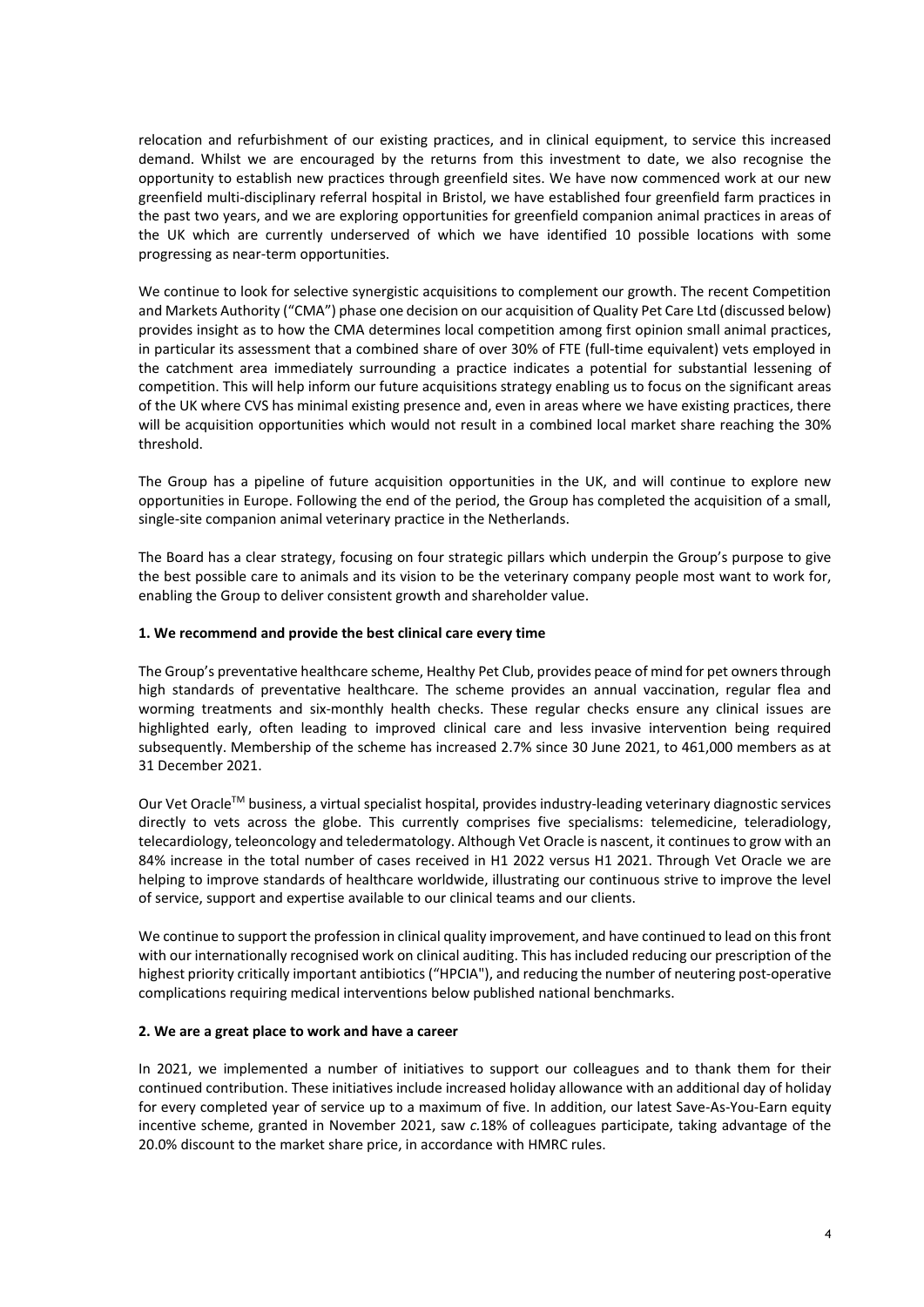We continue to provide resources and implement working practices designed to improve our colleagues' wellbeing and work/life balance. This includes improved out-of-hours cover and the expansion of our dedicated Vet Oracle telemedicine services, providing advice and support to CVS vets.

We continue to provide industry leading career development opportunities for our colleagues, including: our advanced clinical services network; our Learning, Education and Development department, which has enrolled over 800 colleagues onto apprenticeships and created 256 learning webinars which have had *c.*10,000 views; and *c.*50% of both our executive committee and senior leadership group are clinicians who have developed into leadership roles.

As a result of these initiatives, the Group is pleased to see continued stability in vacancy rates for veterinary surgeons at 10.3% in H1 2022 compared to 8.3% at 30 June 2021 (H1 2021: 7.4%) and attrition broadly stable with early signs we are making some improvements, following the significant improvement made in 2019.

Due to increasing client demand for the best quality veterinary services, we are increasing the number of vets and nurses we employ with on average *c.*9% more vets employed and *c.*12% more nurses employed in calendar year 2021 vs 2020, with the Group having created 116 new permanent veterinary surgeon roles in the first half alone. Our 'refer-a-friend' programme resulted in over 200 successful appointments in H1 2022, almost three times the number of referrals made in H1 2021. We recognise there are tailwinds that will improve the availability of vets in the medium term, including the increase in graduate intake amongst existing and new veterinary schools.

We continue our monthly tracking of our employee engagement with our Employee Net Promoter Score ("eNPS"), which increased to 3.7 at the end of H1 2022, from 2.9 at 30 June 2021 (H1 2021: 1.3).

## **3. We provide great facilities and equipment**

Providing superior quality facilities and state-of-the-art equipment supports our colleagues to deliver the best clinical care, as well as providing our clients and patients with a high-quality, comfortable and enjoyable experience when visiting our veterinary practices. Having resumed face-to-face consultations, we take pride in welcoming our clients and their pets into our practices.

All our practices participate in the voluntary RCVS Practice Standards Scheme ("PSS"), because we are keen to support improvement in standards across the veterinary profession. Updates to PSS awards, which were delayed during the COVID-19 pandemic, have now resumed; we currently hold 159 PSS awards and we look forward to the result of the upcoming reviews.

During the period, we invested £10.6m in facilities, equipment and software, an increase of £4.4m versus H1 2021, including 14 refurbishments and 5 relocations. We are encouraged by the returns being seen from this investment. We plan to ramp up this investment with approximately half of our UK practices representing clear opportunities for enhanced growth through further investment and we currently have 54 sites in which we are at the design, planning, tender or construction stage, with some of these developments due to complete in H2 2022. We have a number of other sites where we can improve clinical services and drive increased revenue through better facilities, and hence we plan to invest additional capital over the next five years to support quality enhancements and further growth.

## **4. We take our responsibilities seriously**

Our responsibilities span more than just legal and regulatory requirements as we aim to create value for all of our stakeholders, from our colleagues, to our local communities, to our investors.

In an industry first, we have partnered with the British Small Animal Veterinary Association ("BSAVA") to provide all CVS colleagues with access to a range of the latest BSAVA Library online resources. This gives our colleagues even better support, with up-to-date resources to ensure they can provide the right advice and treatment.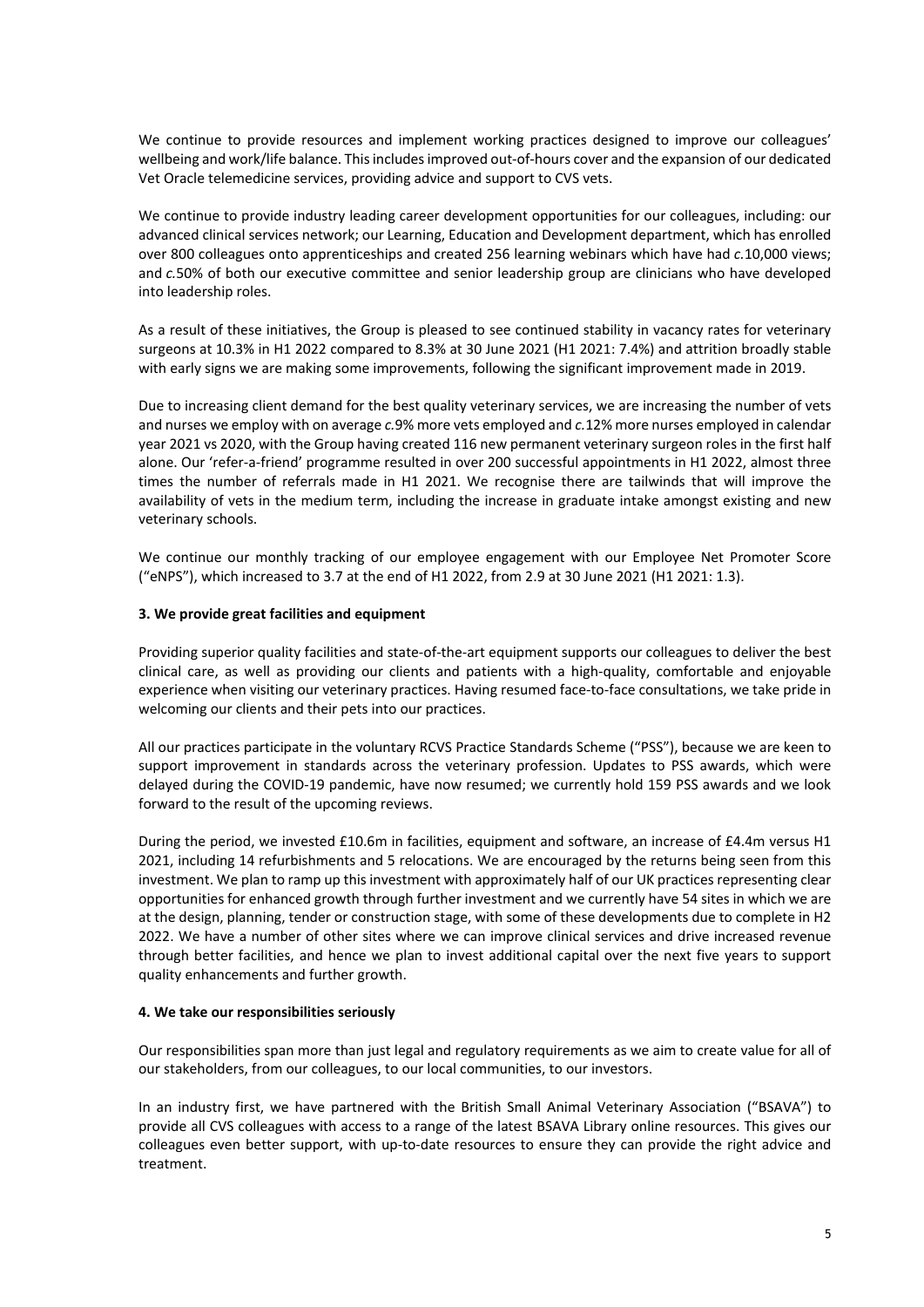We continue to train mental health first aiders throughout our business, who champion and promote positive mental health within their teams, and provide an essential resource for peers. Our employee assistance programme provides additional support for those who need it, and we continue to work with and provide funding to Vetlife, a charity providing support to the veterinary community, to ensure all our veterinary colleagues and their families have 24/7 access to support.

We acknowledge the opportunity to innovate and boost clinical knowledge, and are pleased to be the first corporate to earmark a fund for both CVS and non-CVS clinicians to apply for Clinical Research Awards, designed to fund clinical research and quality improvement projects in collaboration with academics from universities in the United Kingdom, Republic of Ireland and the Netherlands. We made our first awards under this scheme in March 2022.

We are delighted to announce that our Vet Oracle Clinical Director, Laurent Garosi, has been awarded the prestigious BSAVA 'Bourgelat Award' for truly outstanding international contributions to the field of small animal practice. Laurent's work on both cerebrovascular disease, and phenotypic classification and clinical characteristics of movement disorders in dogs, has progressed the respective fields immeasurably, and this award is recognition of that extraordinary contribution.

## **Environmental, Social and Governance ("ESG")**

We frame our approach to ESG around the concept of having Care at our Heart, because our commitment to doing the right thing, in the right way, is at the very core of our business. For ESG to be fully embedded, we have integrated sustainability analysis, priority setting and data collection into seven working groups across our business. They are responsible for setting their own terms of reference, timelines and targets, to avoid a top-down approach and to allow them to propose and deliver genuinely impactful work.

We are in the process of taking advice on remuneration linked to ESG targets, and have started to engage with suppliers around the impact of our wider value chain. Our work with them could include digital-only purchasing and fewer deliveries to practices.

We are expanding our KPIs and have a new workstream devoted to how best to report our data and our progress, and are analysing how we report against global standards such as SASB. We will be launching our first stand-alone ESG report this summer, and look forward to sharing more news with you at that point.

In the first half of FY22 we have continued to implement measures designed to reduce the environmental impact of our activities. We planted over 4,000m<sup>2</sup> of native British woodland through our National Trust initiative, to plant one square metre for every pet received directly for individual cremation throughout 2021. In addition, Vet Direct has vastly reduced its printing of catalogues and, by carbon balancing the paper used, helped protect almost 5,000m<sup>2</sup> of critically threatened tropical forest.

# **Future acquisition strategy**

Whilst we are naturally disappointed with the recent CMA decision following their investigation into our August 2021 acquisition of Quality Pet Care Ltd, (trading as 'The Vet'), we have offered undertakings to dispose of Quality Pet Care Ltd and all eight of its sites in order to resolve any potential competition concerns. The CMA announced on 4 March 2022 their provisional acceptance of these undertakings and we will continue to work with the CMA in securing an appropriate buyer to the CMA's satisfaction. The financial statements of Quality Pet Care Ltd, filed at Companies House for its financial year ended 31 March 2021, show that these eight practices generated combined revenue of £11.3m for that financial year. Quality Pet Care Ltd is treated as an investment as described in note 11, and is not included in the consolidated figures throughout this document.

The CMA decision outlined how they assessed local competition among first opinion small animal practices based on the customer catchment area and resulting drive time surrounding the relevant practice (reflecting 80% of the practices' customers) and the share of full time equivalent ("FTE") vets on a combined postacquisition basis. The CMA's decision was that a share of more than 30% of vet FTE in this catchment area gives rise to the possibility of a substantial lessening of competition.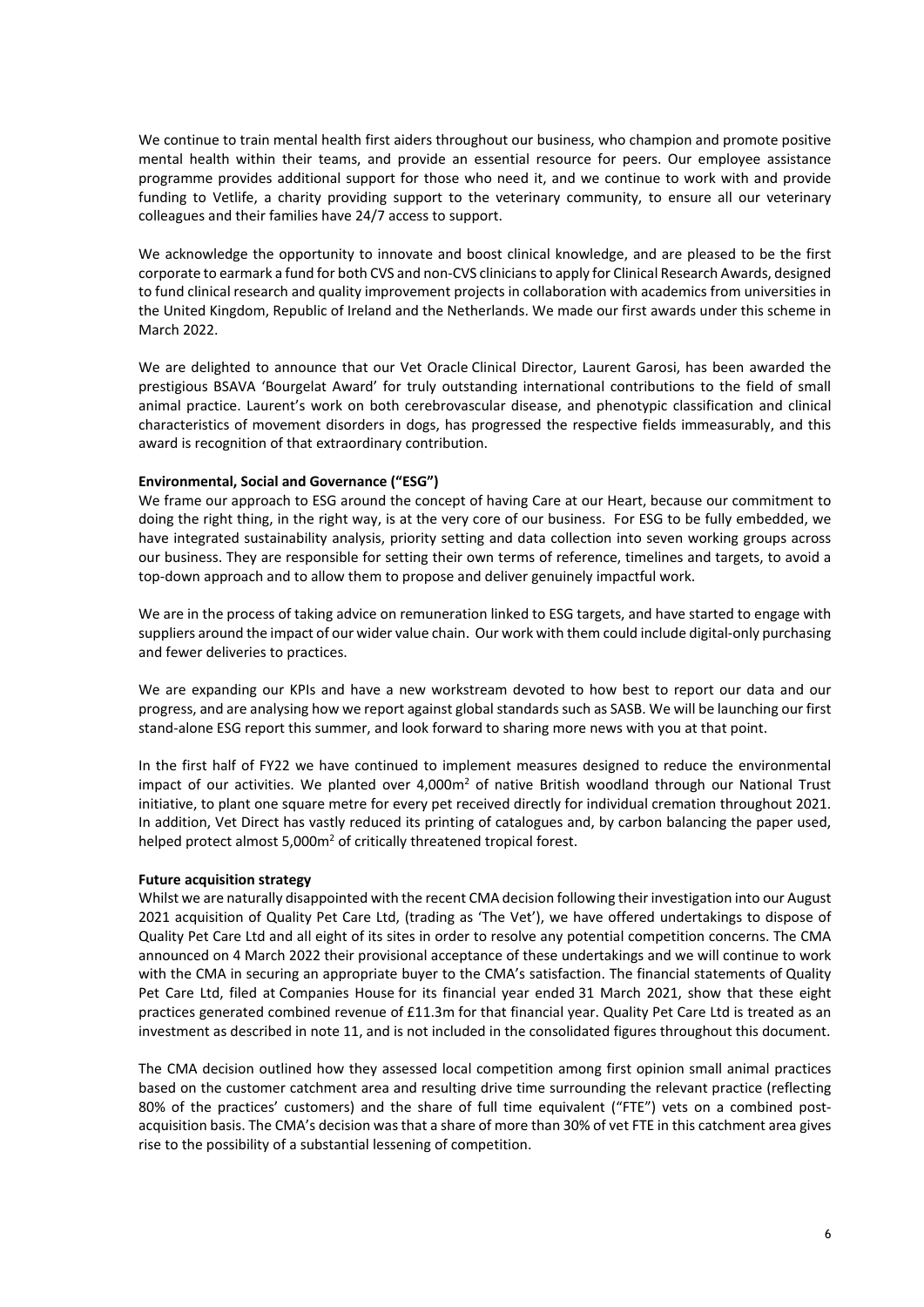Whilst we do not fully agree with the CMA's approach, their decision is helpful in our assessment of a number of future acquisition opportunities in the UK. There are *c.*5,300 veterinary practices in the UK of which it is estimated *c.*55% are in corporate ownership and therefore there remains a runway for consolidation. There are considerable parts of the UK where we have no existing practices or limited existing presence and synergies remain accessible regardless of location. Hence, our ability to make further acquisitions in these areas should not be impacted. Furthermore, there are other practice acquisition opportunities where, even if the target practice is close to our existing sites, we will not reach the 30% vet FTE threshold.

Our strategic focus over the past three years has been to drive organic growth through a focus on our people and the provision of high quality clinical care, augmented by selective acquisitions. We are confident in our ability to continue this approach with further UK acquisitions supporting continued organic growth.

We also operate practices in Europe, with 26 practices in the Netherlands and six in Ireland. We recognise an opportunity to further expand our business in mainland Europe and have previously appointed advisers to review European markets and to help us assess their attractiveness. We continue to monitor markets such as Germany, France and Spain which are opening up to consolidation and we are confident these markets will present opportunities for CVS in due course.

# **Capital allocation**

We continue to generate strong operating cash flows and our leverage (net debt / adjusted annualised EBITDA) remains comfortably below 1.0x as a result. We have substantial committed but undrawn bank facilities and hence are well placed to increase organic and inorganic investment in support of future growth.

Our capital allocation priorities include the following:

- Continued investment in our people through appropriate training, support and career development opportunities;
- Increased investment in our practice facilities to support exceptional standards of clinical care with 54 capital projects in our current pipeline;
- Increased investment in our clinical equipment, for example we are investing £1.2m in a state-of-theart stereotactic linear accelerator in our new Bristol Veterinary Specialists referral hospital, which will be the first of its kind in the UK veterinary sector and will support advanced treatment of cancer in pets;
- Increased investment in technology in support of our colleagues and the clinical care we can provide;
- Continued investment in acquisitions; and
- Investment in greenfield sites to support growth across our practice division.

Notwithstanding the significant investment opportunities outlined above, we also recognise the opportunity to develop a more efficient capital structure through a selective share buy-back programme. Some major shareholders have expressed their support for selective share buy-back programmes, which we will keep under consideration.

### **Financial Review**

CVS delivered a robust performance for H1 2022, continuing to deliver organic growth across all business areas, whilst investing in our existing veterinary practice portfolio in support of our strategic priority to provide the best clinical care for animals.

Group revenue was £273.7m in the period, an increase of 11.4% over the prior year (H1 2021: £245.6m). Likefor-like<sup>1</sup> ("LFL") sales grew by 9.6% (adjusted for the number of trading days in the period) (H1 2021: 7.8%) with underlying LFL sales increasing by 11.3% (adjusted for the prior period benefits of £3.0m of HPC revenue deferred from FY20 and £0.9m of revenue from COVID-19 testing).

Gross margin before clinical staff costs increased to 77.1% (H1 2021: 75.8%). Employment costs as a percentage of sales increased to 50.4% (H1 2021: 48.9%) as we invested in our people in support of organic growth. With our continued focus on clinical staff retention, our vet vacancy rate remains stable at 10.3%, reflecting the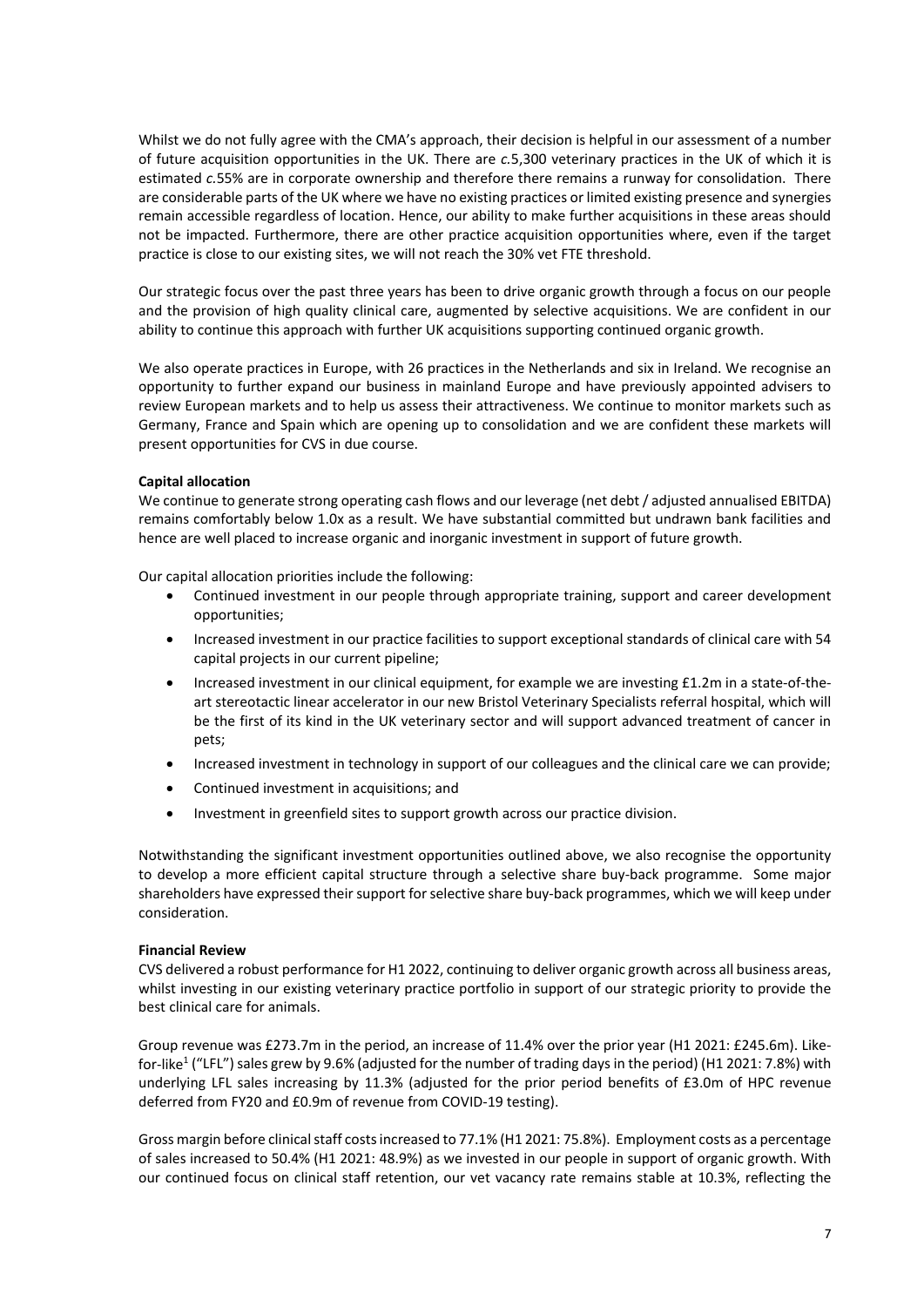increased number of roles being advertised to meet client demand (H1 2021: 7.4%, prior to new roles being advertised).

Adjusted EBITDA for the half-year was £52.0m, an increase of 15.5% (H1 2021: £45.1m). This is primarily due to the increase in top line revenue, but is also supported by the recognition of £2.0m Research and Development Expenditure Tax Credits.

Operating profit increased to £26.3m (H1 2021: £18.4m) after depreciation of tangible and right-of-use assets of £12.4m (H1 2021: £11.8m), amortisation of £11.3m (H1 2021: £10.6m) and costs relating to business combinations of £2.0m (H1 2021: £4.3m).

Adjusted profit before income tax, which excludes amortisation, costs relating to business combinations and exceptional items, increased to £36.2m (H1 2021: £29.7m). Adjusted earnings per share increased to 41.5p (H1 2021: 33.3p).

Basic earnings per share for the period increased to 24.7p (H1 2021: 16.0p).

Cash generated from operations was £37.9m (H1 2021: £52.3m) with the reduction reflecting bonus payments of *c.*£10m and the prior year having benefitted from a working capital uplift from Q4 FY20 (severely impacted by COVID-19 restrictive measures) into Q1 FY21.

Net bank borrowings increased to £63.2m (30 June 2021: £51.3m) after funding £0.4m of acquisitions (net of cash acquired) and £19.7m of other investments in the period (reflecting our acquisition of The Vet), along with £10.6m of capital expenditure, up from £6.2m in the comparative period. This increase reflects our continuing focus on investment in our practice portfolio to drive organic growth through high quality clinical care.

## **Divisional performance**

# *Veterinary Practices division*

Our Veterinary Practices division comprises *c.*500 veterinary practices across three markets, including eight specialist referral hospitals and 35 dedicated out-of-hours sites, as well as our buying groups, Vet Direct and MiPet insurance. Veterinary Practice division revenues of £243.3m were generated in the six-month period to 31 December 2021, an increase of 11.5% on the £218.2m achieved in the prior period (underlying revenue growth 13.1%). Like-for-like sales growth was 9.4% in the period (H1 2021: 5.5%), reflecting the ongoing success of our focus on organic growth within our veterinary practices.

Gross margin before clinical staff costs in the Veterinary Practice Division improved slightly to 79.8% (H1 2021: 78.2%).

Adjusted EBITDA for the Veterinary Practice division increased to £52.1m (H1 2021: £45.8m). Adjusted EBITDA margin was stable at 21.4% (H1 2021: 21.0%). This improved EBITDA margin reflects our improved gross margin, whereas the prior period benefitted from net £3.0m of HPC income delayed from the previous year.

### *Laboratories division*

Our Laboratories division provides diagnostic services and in-practice laboratory analysers to CVS practices and third-party owned veterinary surgeries. Diagnostic services are offered via post and courier allowing complete coverage of the UK. Revenue of £13.3m was generated in the period (H1 2021: £13.9m). This 4.3% decrease is as a result of the one-off COVID-19 testing for CVS and third-parties in the prior period. On an underlying basis, revenue grew 2.4%. Adjusted EBITDA was stable at £4.0m (H1 2021: £4.1m) with underlying EBITDA increasing 3.9%.

# *Crematoria division*

Our Crematoria division provides pet cremation and clinical waste disposal for CVS and third-party practices. Revenue was £4.8m in the period (H1 2021: £3.9m) reflecting the success of the Direct Pet Cremation project and the National Trust native woodland programme. Adjusted EBITDA increased to £1.7m (H1 2021: £1.4m).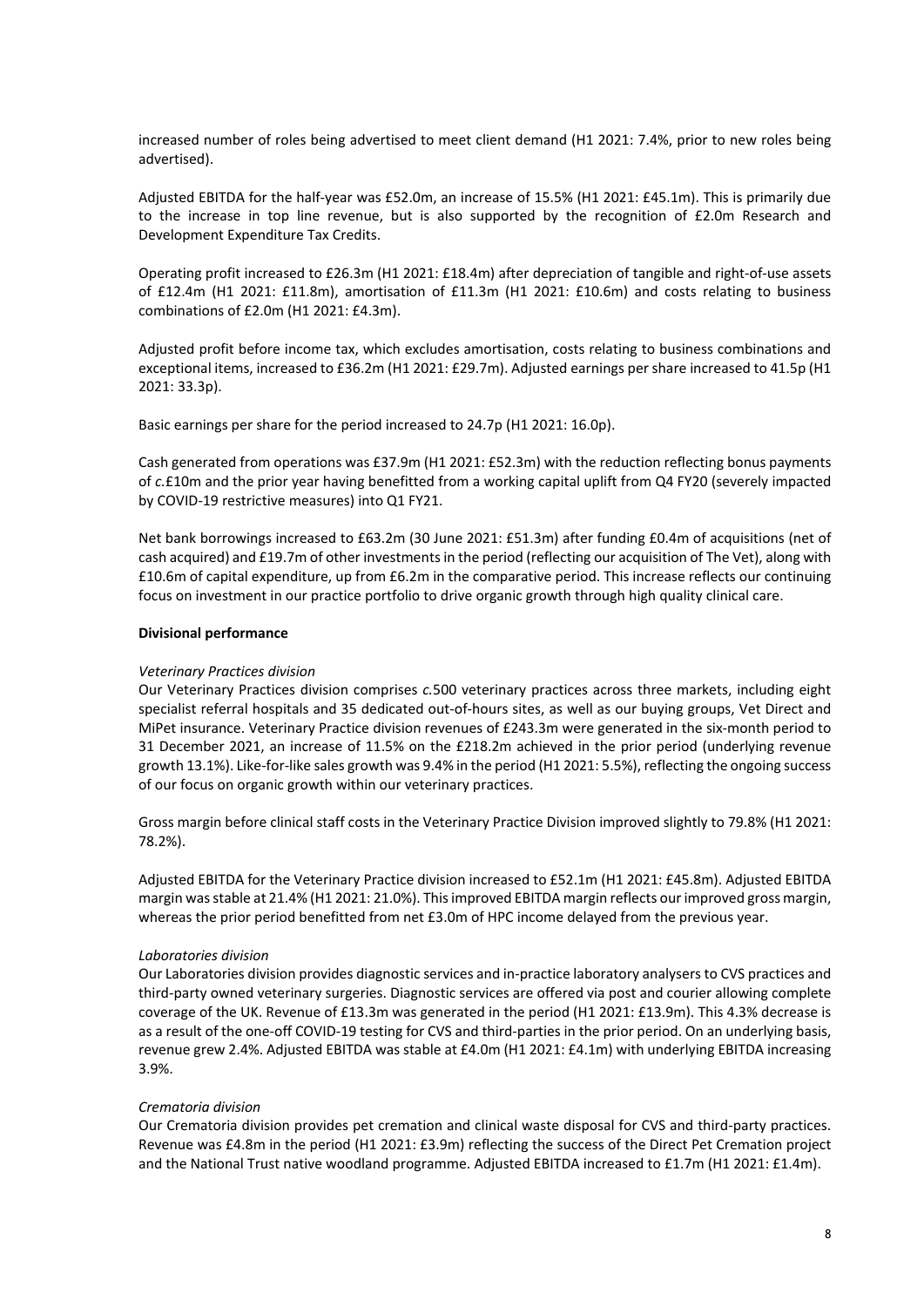# *Online retail business*

We have continued to expand our Online retail business, Animed Direct, with revenue increasing to £22.7m (H1 2021: £19.7m), benefitting from increased product lines. Adjusted EBITDA was £1.7m (H1 2021: £1.4m).

## *Central administration*

Central administration costs were £7.5m (H1 2021: £7.6m) after the recognition of £2.0m of Research and Development Expenditure Tax Credits ("RDEC"). Expressed as a percentage of Group revenue, excluding RDEC, these costs increased to 3.5% (H1 2021: 3.1%). The increase primarily relates to salary costs for new roles to support the continued growth of the Group.

## **Cash flow and funding position**

CVS had borrowings of £85.0m at 31 December 2021 with cash on the balance sheet of £21.8m, bringing net bank borrowings to £63.2m (H1 2021: £44.4m). The Group had leverage (net debt / adjusted annualised EBITDA) of 0.76x as of 31 December 2021 (30 June 2021: 0.68x), comfortably below 1.0x and providing considerable headroom to support organic investment and targeted acquisitions.

The Group has total facilities of £175.0m to 31 January 2024, provided by a syndicate of four banks: NatWest, HSBC, Bank of Ireland and Allied Irish Banks, and comprising the following elements:

- a fixed term loan of £85.0m, repayable on 31 January 2024 via a single bullet repayment;
- a four-year Revolving Credit Facility of £85.0m, that runs to 31 January 2024;
- a £5.0m overdraft facility, renewable annually; and
- an envisaged, but not committed, accordion facility of up to £100.0m, that runs to 31 January 2024.

The Group is subject to two financial covenants associated with its existing facilities which are based on the ratios of net debt to EBITDA and EBITDA to interest. EBITDA for this purpose is based on adjusted EBITDA annualised for the effect of acquisitions, including costs relating to business combinations and excluding share option costs, prior to the adoption of IFRS 16.

The covenant levels allow a maximum Group net debt to EBITDA ratio ("gearing") of 3.25x, although it is not the Group's intention to operate at this level. The gearing ratio has increased during H1 2022, to 0.76x (30 June 2021: 0.68x). This increase is primarily due to an increase in net debt following increased investment for future growth. The EBITDA to interest ratio must not be less than 4.5x. As of 31 December 2021, the ratio was 38.2x.

Bank covenants are tested quarterly and the Group has considerable headroom in both financial covenants and in its undrawn but committed facilities as at 31 December 2021.

# **Dividends**

A dividend of 6.5p (December 2020: £nil) per share was paid in December 2021 in respect of the year ended 30 June 2021. The Board will continue to review its dividend policy and anticipates the payment of a final dividend in respect of the current financial year in December 2022. In line with our customary practice, the amount of this dividend will be dependent on the outcome of the full year and the growth capital needs of the business.

## **Current trading & outlook**

The Board is pleased to report that the demand for our high-quality veterinary services remains strong and the positive performance of H1 2022 has continued into the first two months of the second half. Like-for-like sales<sup>1</sup> growth in the eight-month (year-to-date) period is 10.0% for the Group, 11.4% on an underlying basis. Our veterinary surgeon vacancy rate has remained stable at 10.3%, with the success of our recruitment and retention initiatives.

We completed the acquisition of Dierenkliniek Leloup Olst-Wijhe on 1 February 2022, a single site companion animal practice based in the Netherlands, increasing the number of our practices in the Netherlands to 26.

The Group continues to generate underlying cash flows and leverage reduced to 0.60x as at 28 February 2022 (31 December 2021: 0.76x; 30 June 2021: 0.68x).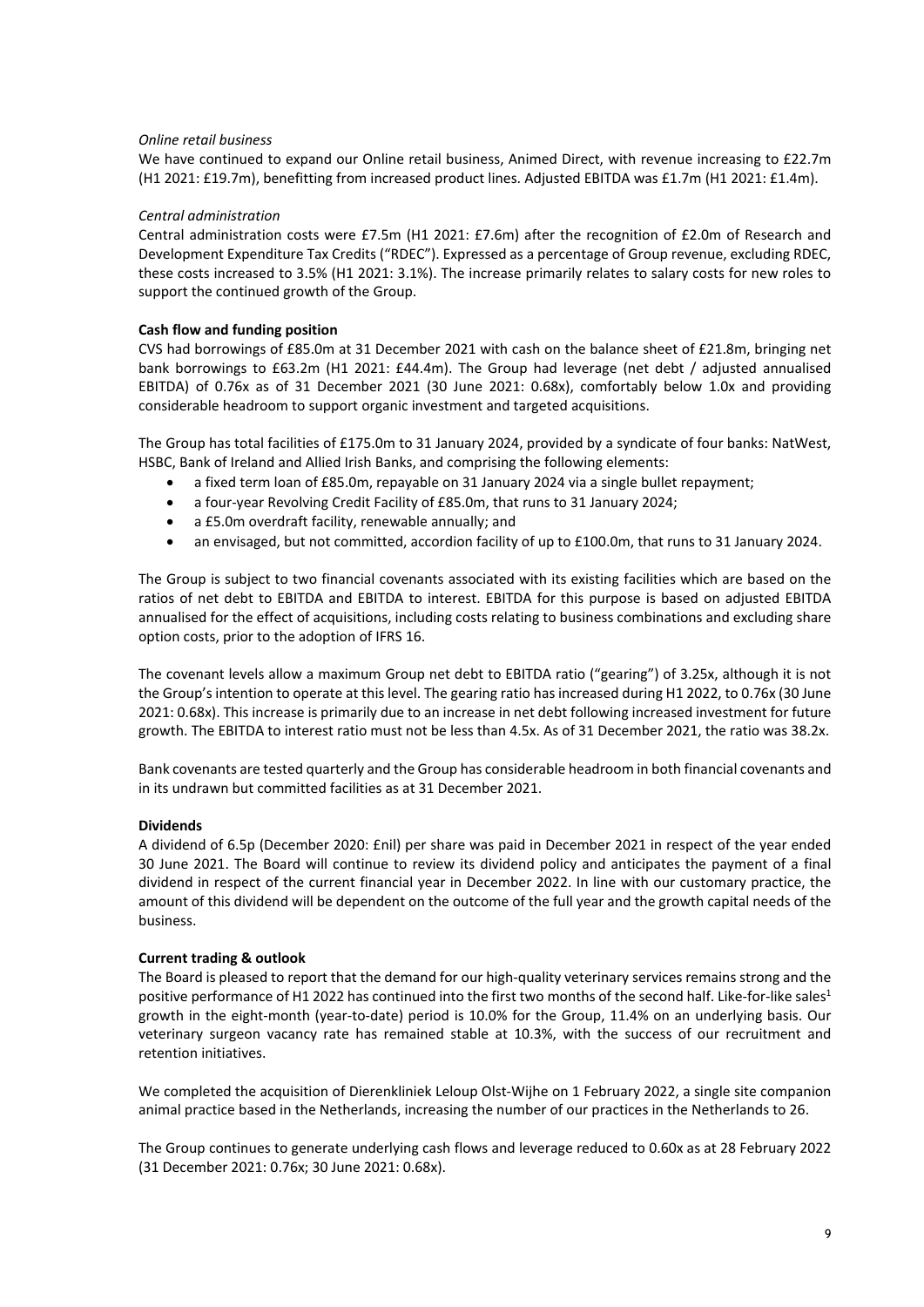## **Outlook**

The veterinary market continues to grow, with an increasing demand for exceptional quality clinical care, including preventative healthcare. We continue to provide the highest standards of end-to-end clinical care and a broad range of services to meet our clients' needs throughout their animals' lives.

We will continue our investment in organic growth through investment in our people, technology, our existing facilities and our clinical facilities in order to drive continued organic growth. This will be supplemented by investment in further acquisitions and greenfield sites in order to augment this organic growth.

The Board remains confident that the full year results will be in line with management expectations. We look forward to welcoming investors and analysts to our planned capital markets day in June 2022.

The Board would like to acknowledge and thank all members of the CVS team for their continued dedication and professionalism. With their continuing support and commitment, we look forward to sharing further success in the future.

**Richard Connell Chairman 24 March 2022**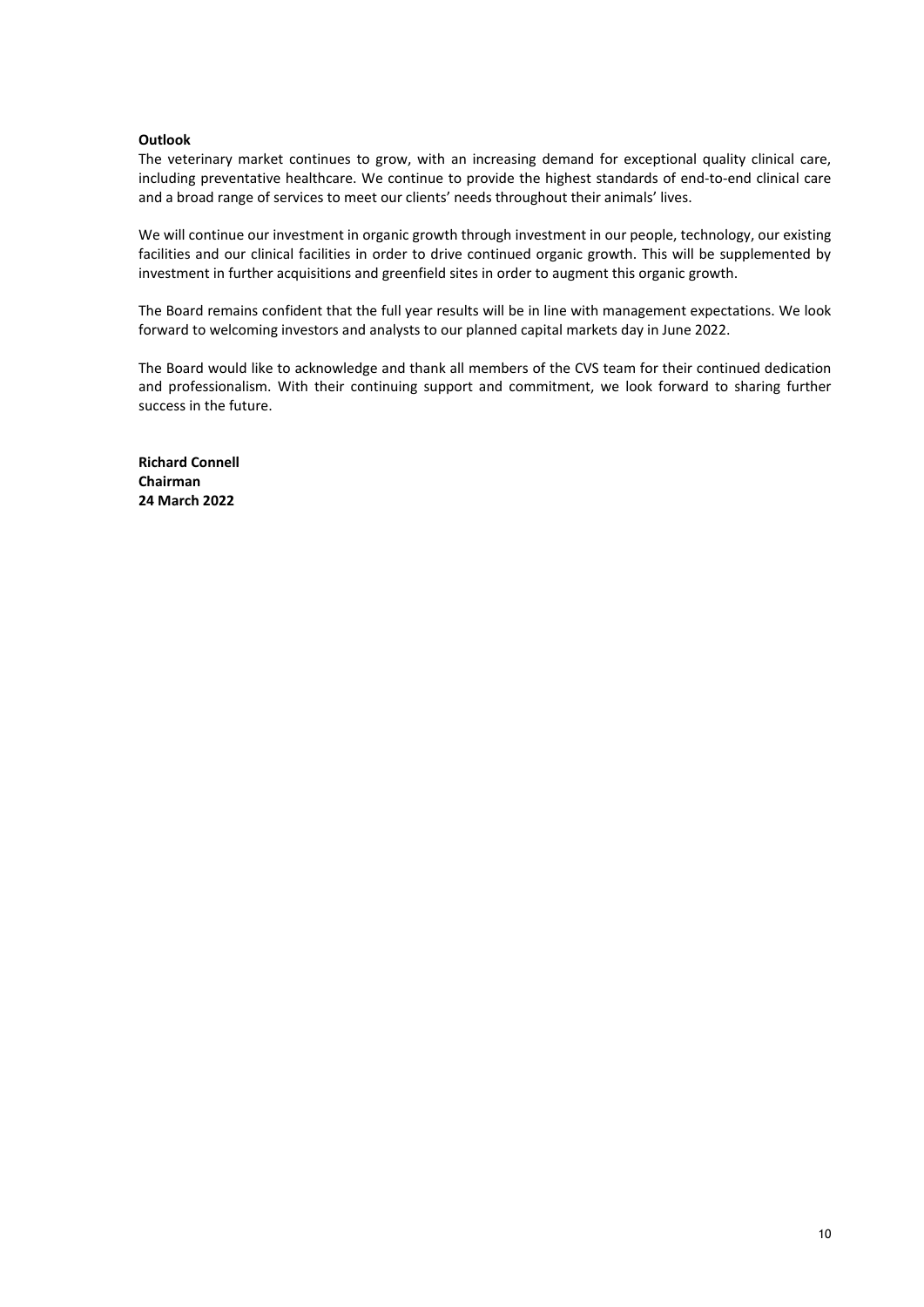# **Condensed consolidated income statement for the six-month period ended 31 December 2021 (unaudited)**

|                                                                    | <b>Note</b> | Six months<br>ended 31<br><b>December</b><br>2021<br>(Unaudited)<br>£m | Six months<br>ended 31<br>December<br>2020<br>(Unaudited)<br>£m | Year<br>ended 30<br>June 2021<br>(Audited)<br>£m |
|--------------------------------------------------------------------|-------------|------------------------------------------------------------------------|-----------------------------------------------------------------|--------------------------------------------------|
| Revenue                                                            |             | 273.7                                                                  | 245.6                                                           | 510.1                                            |
| Cost of sales                                                      |             | (159.3)                                                                | (140.2)                                                         | (288.2)                                          |
| <b>Gross profit</b>                                                |             | 114.4                                                                  | 105.4                                                           | 221.9                                            |
| Administrative expenses                                            |             | (88.1)                                                                 | (87.0)                                                          | (181.8)                                          |
| <b>Operating profit</b>                                            |             | 26.3                                                                   | 18.4                                                            | 40.1                                             |
| Finance expense                                                    | 5           | (3.4)                                                                  | (3.6)                                                           | (7.0)                                            |
| Profit before income tax                                           |             | 22.9                                                                   | 14.8                                                            | 33.1                                             |
| Income tax expense                                                 | 8           | (5.4)                                                                  | (3.5)                                                           | (13.8)                                           |
| Profit for the period attributable to owners of the Parent         |             | 17.5                                                                   | 11.3                                                            | 19.3                                             |
| Earnings per Ordinary share (expressed in pence per share) ("EPS") |             |                                                                        |                                                                 |                                                  |
| <b>Basic</b>                                                       |             | 24.7p                                                                  | 16.0p                                                           | 27.3p                                            |
| <b>Diluted</b>                                                     |             | 24.5p                                                                  | 15.9p                                                           | 27.1p                                            |

All activities derive from continuing operations.

# **Reconciliation of adjusted financial measures**

The Directors believe that an adjusted profit measure, being adjusted Earnings Before Interest, Tax, Depreciation and Amortisation ("EBITDA"), provides additional useful information for shareholders on performance. This is used for internal performance analysis. This measure is not defined by IFRS and is not intended to be a substitute for, or superior to, IFRS measurements of profit. The following table is provided to show the comparative EBITDA after adjusting for costs relating to business combinations, impairment and exceptional items.

| <b>Non-GAAP measure: Adjusted EBITDA</b>                           | Note | £m   | £m   | £m   |
|--------------------------------------------------------------------|------|------|------|------|
| Profit before income tax                                           |      | 22.9 | 14.8 | 33.1 |
| Adjustments for:                                                   |      |      |      |      |
| Finance expense                                                    | 5    | 3.4  | 3.6  | 7.0  |
| Depreciation and impairment of tangible and right-of-use<br>assets | 9,10 | 12.4 | 11.8 | 24.3 |
| Amortisation                                                       | 9    | 11.3 | 10.6 | 23.8 |
| Costs relating to business combinations*                           |      | 2.0  | 4.3  | 9.3  |
| <b>Adjusted EBITDA</b>                                             |      | 52.0 | 45.1 | 97.5 |

\* Includes amounts paid in respect of acquisitions in prior years expensed to the income statement.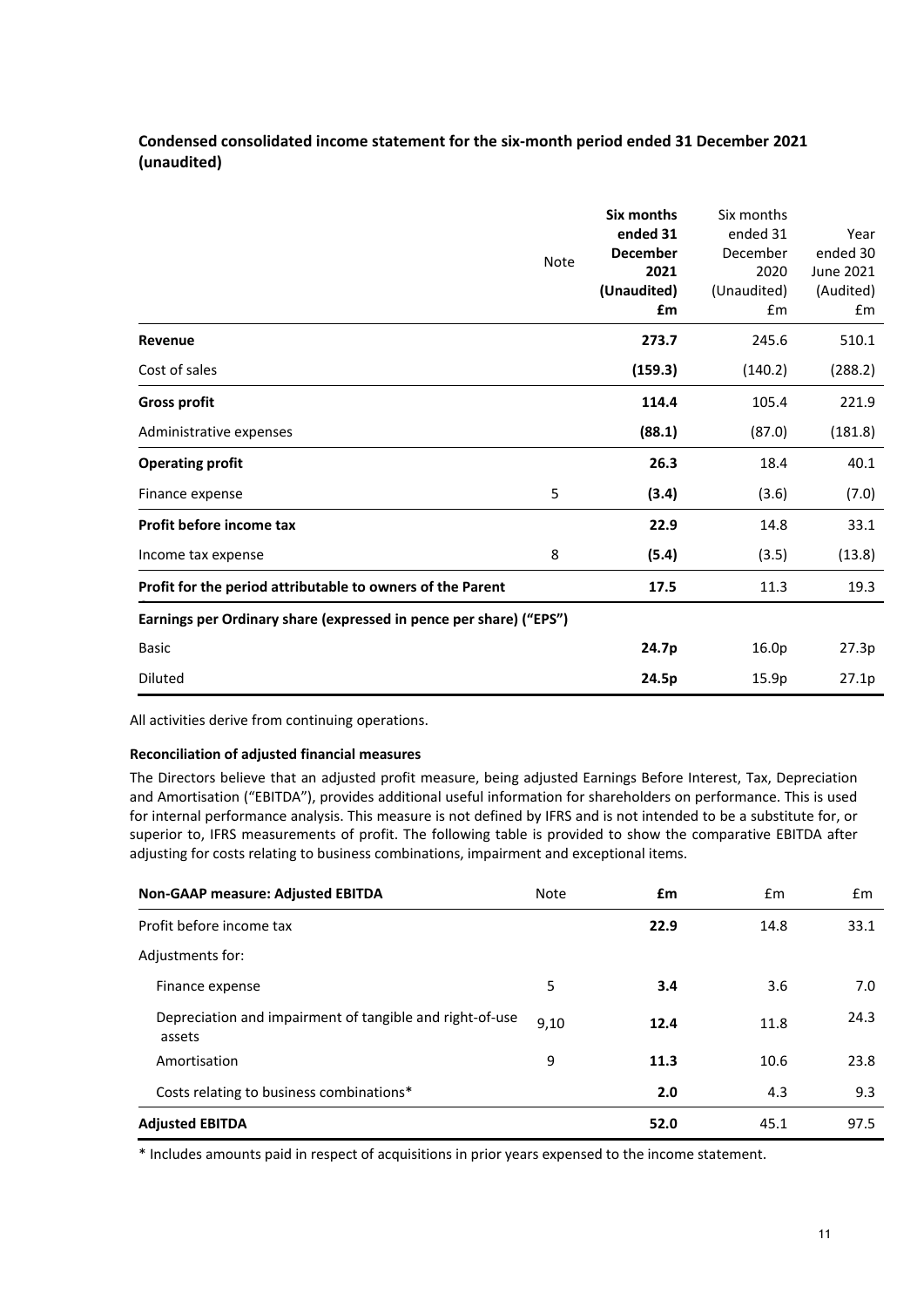# **Condensed consolidated statement of comprehensive income for the six-month period ended 31 December 2021 (unaudited)**

|                                                                                                            | Six months<br>ended 31<br><b>December</b><br>2021<br>(Unaudited)<br>£m | Six months<br>ended 31<br>December<br>2020<br>(Unaudited)<br>$\mathsf{fm}$ | Year<br>ended 30<br>June 2021<br>(Audited)<br>£m |
|------------------------------------------------------------------------------------------------------------|------------------------------------------------------------------------|----------------------------------------------------------------------------|--------------------------------------------------|
| Profit for the period                                                                                      | 17.5                                                                   | 11.3                                                                       | 19.3                                             |
| Other comprehensive income – items that will or may be<br>reclassified to profit or loss in future periods |                                                                        |                                                                            |                                                  |
| Cash flow hedges:                                                                                          |                                                                        |                                                                            |                                                  |
| Net movement on cash flow hedge                                                                            | 1.0                                                                    | 0.1                                                                        | 0.9                                              |
| Cost of hedging reserve                                                                                    | (0.1)                                                                  | (0.1)                                                                      | (0.4)                                            |
| Deferred tax on cash flow hedge and available-for-sale financial                                           | (0.2)                                                                  |                                                                            | (0.1)                                            |
| Exchange differences on translation of foreign operations                                                  | (0.5)                                                                  | 0.1                                                                        | (0.7)                                            |
| Other comprehensive income/(loss) for the period, net of tax                                               | 0.2                                                                    | 0.1                                                                        | (0.3)                                            |
| Total comprehensive income for the period attributable to<br>owners of the parent                          | 17.7                                                                   | 11.4                                                                       | 19.0                                             |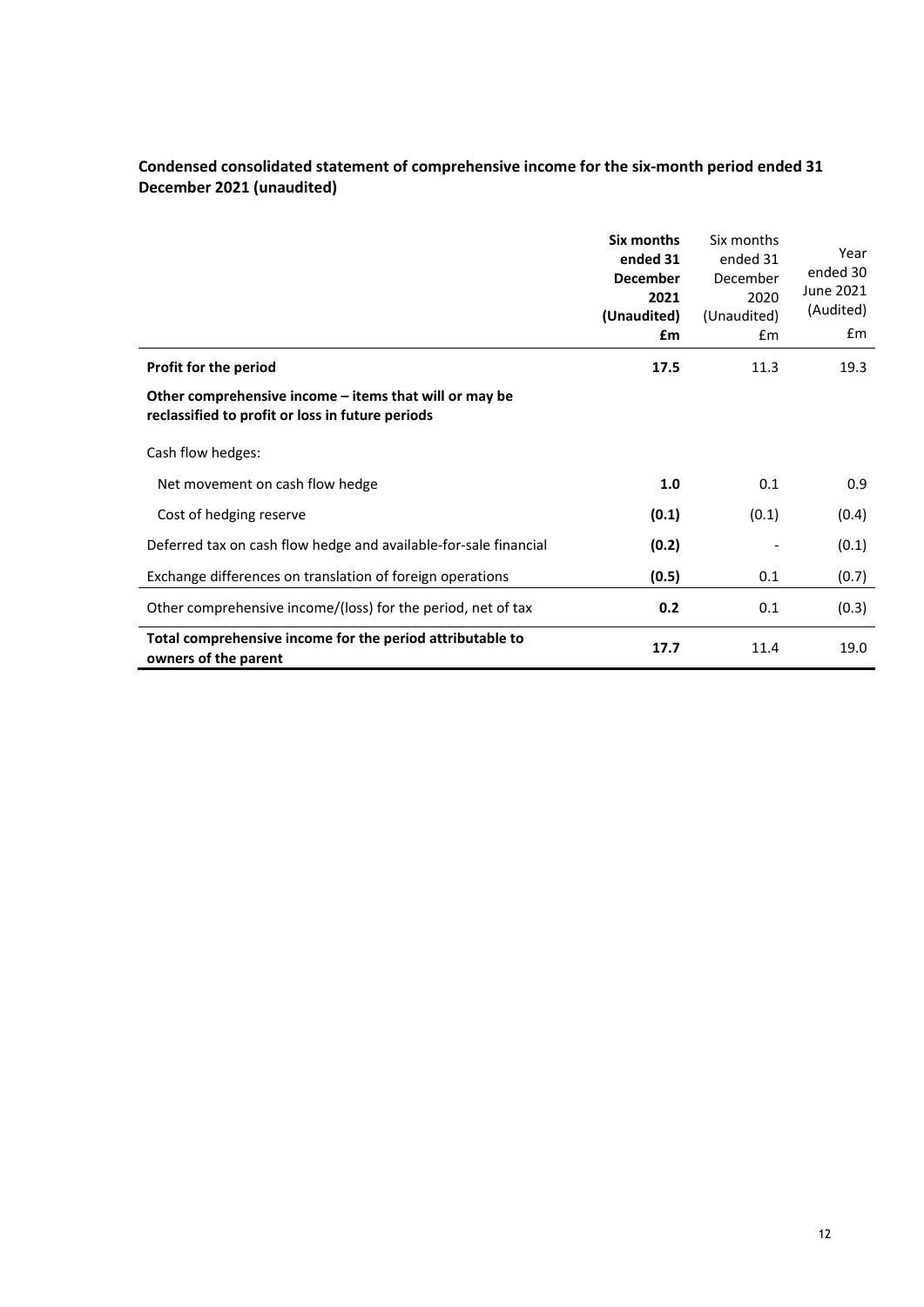|                                  |      | 31 December               | 31 December               |                                 |  |
|----------------------------------|------|---------------------------|---------------------------|---------------------------------|--|
|                                  | Note | 2021<br>(Unaudited)<br>£m | 2020<br>(Unaudited)<br>£m | 30 June 2021<br>(Audited)<br>£m |  |
| <b>Non-current assets</b>        |      |                           |                           |                                 |  |
| Intangible assets                | 9    | 217.2                     | 231.1                     | 228.4                           |  |
| Property, plant and equipment    | 9    | 61.9                      | 53.0                      | 57.4                            |  |
| Right-of-use assets              | 10   | 98.9                      | 98.5                      | 97.2                            |  |
| Investments                      | 11   | 17.1                      | 0.1                       | 0.1                             |  |
| Derivative financial instruments |      | 0.5                       |                           |                                 |  |
| Deferred income tax assets       | 8    |                           | 2.2                       |                                 |  |
|                                  |      | 395.6                     | 384.9                     | 383.1                           |  |
| <b>Current assets</b>            |      |                           |                           |                                 |  |
| Inventories                      |      | 22.6                      | 19.6                      | 19.5                            |  |
| Trade and other receivables      |      | 49.5                      | 44.2                      | 48.1                            |  |
| Current income tax receivable    | 8    | 2.4                       | 0.3                       | 0.1                             |  |
| Cash and cash equivalents        |      | 21.8                      | 40.6                      | 33.7                            |  |
|                                  |      | 96.3                      | 104.7                     | 101.4                           |  |
| <b>Total assets</b>              |      | 491.9                     | 489.6                     | 484.5                           |  |
| <b>Current liabilities</b>       |      |                           |                           |                                 |  |
| Trade and other payables         | 12   | (77.4)                    | (100.8)                   | (86.0)                          |  |
| Provisions                       | 13   | (3.0)                     | (4.5)                     | (3.9)                           |  |
| Lease liabilities                | 14   | (8.6)                     | (9.0)                     | (8.6)                           |  |
|                                  |      | (89.0)                    | (114.3)                   | (98.5)                          |  |
| <b>Non-current liabilities</b>   |      |                           |                           |                                 |  |
| <b>Borrowings</b>                | 16   | (84.1)                    | (83.7)                    | (83.9)                          |  |
| Lease liabilities                | 14   | (92.4)                    | (90.4)                    | (90.2)                          |  |
| Derivative financial instruments |      |                           | (0.9)                     | (0.4)                           |  |
| Deferred income tax liabilities  |      | (21.1)                    | (20.9)                    | (20.4)                          |  |
|                                  |      | (197.6)                   | (195.9)                   | (194.9)                         |  |
| <b>Total liabilities</b>         |      | (286.6)                   | (310.2)                   | (293.4)                         |  |
| <b>Net assets</b>                |      | 205.3                     | 179.4                     | 191.1                           |  |

# **Condensed consolidated statement of financial position as at 31 December 2021 (unaudited)**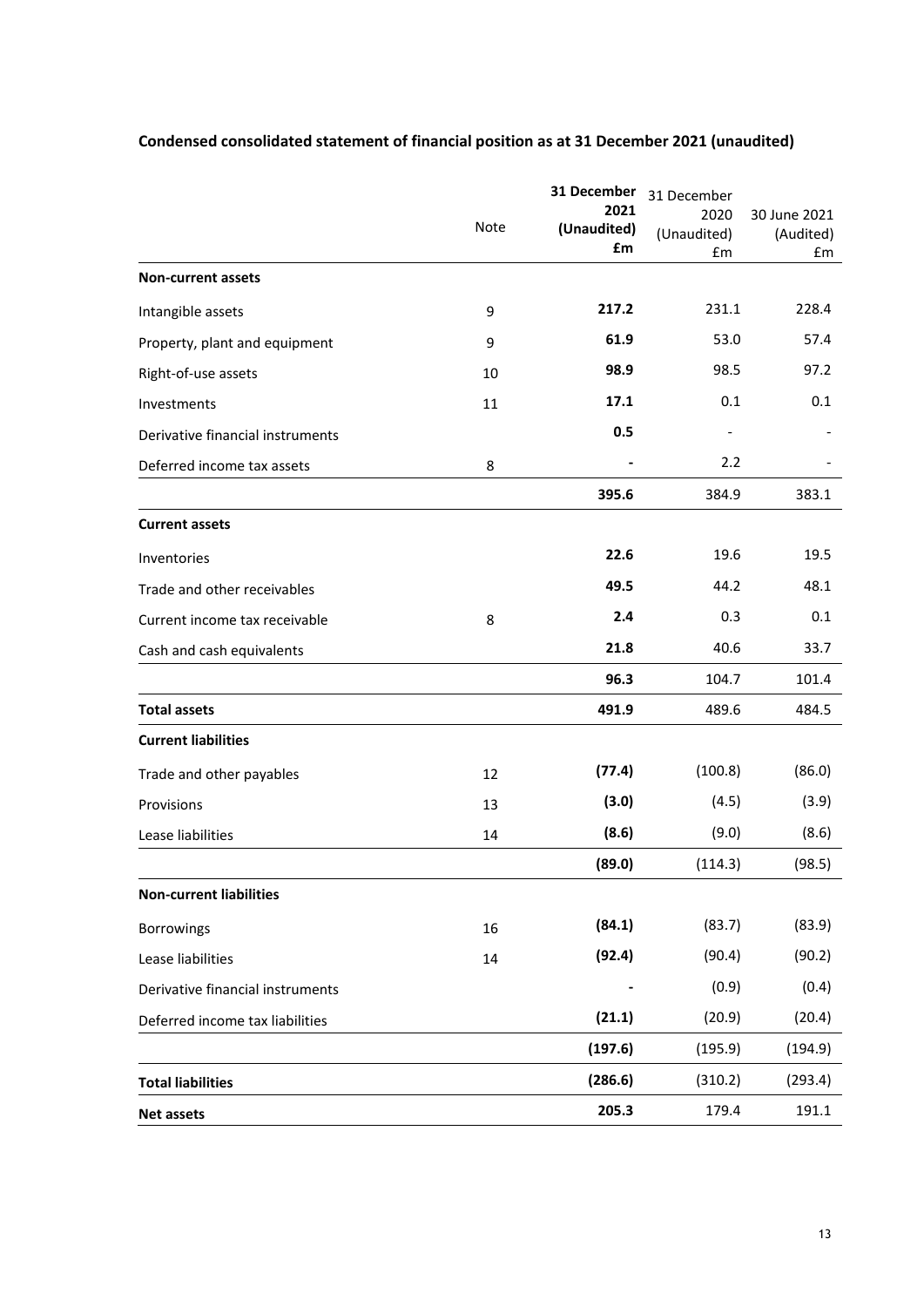|                            | 31 December | 31 December |              |
|----------------------------|-------------|-------------|--------------|
|                            | 2021        | 2020        | 30 June 2021 |
|                            | (Unaudited) | (Unaudited) | (Audited)    |
|                            | £m          | £m          | £m           |
| Shareholders' equity       |             |             |              |
| Share capital              | 0.1         | 0.1         | 0.1          |
| Share premium              | 103.3       | 101.9       | 103.1        |
| Capital redemption reserve | 0.6         | 0.6         | 0.6          |
| Treasury reserve           | -           | (0.2)       |              |
| Cash flow hedge reserve    | 0.5         | (1.3)       | (0.5)        |
| Cost of hedging reserve    |             | 0.4         | 0.1          |
| Merger reserve             | (61.4)      | (61.4)      | (61.4)       |
| Retained earnings          | 162.2       | 139.3       | 149.1        |
| <b>Total equity</b>        | 205.3       | 179.4       | 191.1        |

# **Condensed consolidated statement of financial position as at 31 December 2021 (unaudited)**

The interim financial information above is reproduced from that on pages 11 to 28 of the Group's Interim Report which was approved by the Board of Directors on 24 March 2022.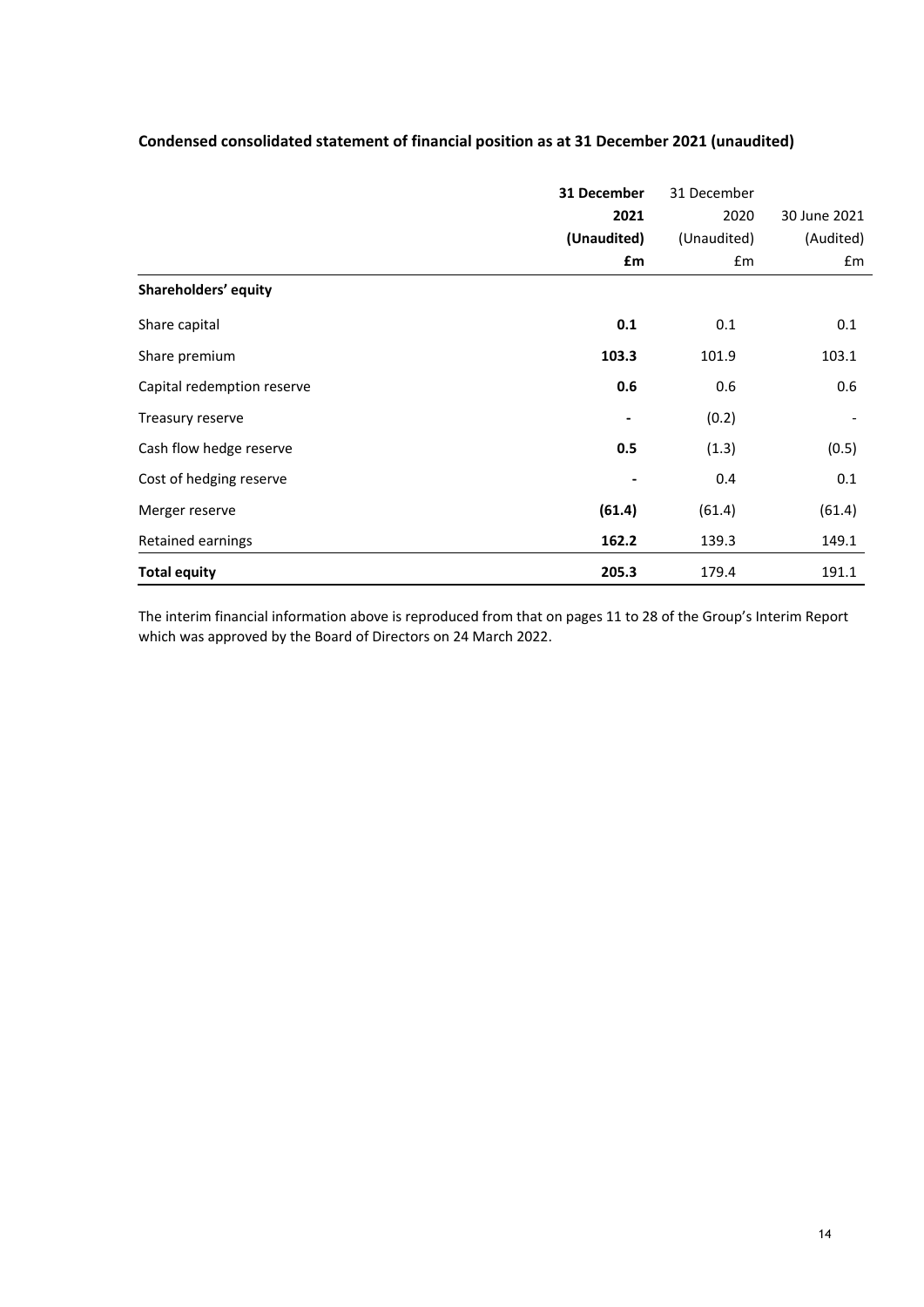# **Condensed consolidated statement of changes in equity for the six-month period ended 31 December 2021 (unaudited)**

|                                                           | <b>Share</b><br>capital  | premium | Capital<br>Share redemption<br>reserve | <b>Treasury</b><br>reserve | <b>Cash flow</b><br>hedge<br>reserve | Cost of<br>hedging<br>reserve | <b>Merger</b><br>reserve | Retained<br>earnings | <b>Total</b><br>equity |
|-----------------------------------------------------------|--------------------------|---------|----------------------------------------|----------------------------|--------------------------------------|-------------------------------|--------------------------|----------------------|------------------------|
|                                                           | <b>f</b> m               | £m      | £m                                     | £m                         | £m                                   | £m                            | £m                       | £m                   | £m                     |
| At 1 July 2021                                            | 0.1                      | 103.1   | 0.6                                    |                            | (0.5)                                | 0.1                           | (61.4)                   | 149.1                | 191.1                  |
| Profit for the period                                     | $\overline{a}$           |         |                                        |                            |                                      |                               |                          | 17.5                 | 17.5                   |
| Other comprehensive income:                               |                          |         |                                        |                            |                                      |                               |                          |                      |                        |
| Cash flow hedges: Fair value gains/(losses)               |                          |         |                                        | $\overline{\phantom{a}}$   | 1.0                                  | (0.1)                         |                          |                      | 0.9                    |
| Exchange differences on translation of foreign operations |                          |         |                                        |                            |                                      |                               | $\blacksquare$           | (0.5)                | (0.5)                  |
| Deferred tax on cash flow hedge                           | $\overline{\phantom{0}}$ |         |                                        |                            |                                      |                               | ۰.                       | (0.2)                | (0.2)                  |
| Total other comprehensive income                          |                          |         |                                        |                            | 1.0                                  | (0.1)                         |                          | (0.7)                | 0.2                    |
| <b>Total comprehensive income</b>                         |                          |         |                                        |                            | 1.0                                  | (0.1)                         | ۰                        | 16.8                 | 17.7                   |
| <b>Transactions with owners:</b>                          |                          |         |                                        |                            |                                      |                               |                          |                      |                        |
| Credit to reserves for share-based payments               |                          |         |                                        |                            |                                      |                               | $\blacksquare$           | 1.3                  | 1.3                    |
| Deferred tax relating to share-based payments             |                          |         |                                        |                            |                                      |                               | $\blacksquare$           | (0.4)                | (0.4)                  |
| Issue of ordinary shares                                  |                          | 0.2     |                                        |                            |                                      |                               |                          |                      | 0.2                    |
| Dividends to equity holders of the Company                |                          |         |                                        |                            |                                      |                               |                          | (4.6)                | (4.6)                  |
| <b>Transactions with owners</b>                           | -                        | 0.2     |                                        |                            | $\blacksquare$                       | $\overline{\phantom{a}}$      | $\blacksquare$           | (3.7)                | (3.5)                  |
| At 31 December 2021                                       | 0.1                      | 103.3   | 0.6                                    | $\overline{\phantom{a}}$   | 0.5                                  | $\overline{\phantom{a}}$      | (61.4)                   | 162.2                | 205.3                  |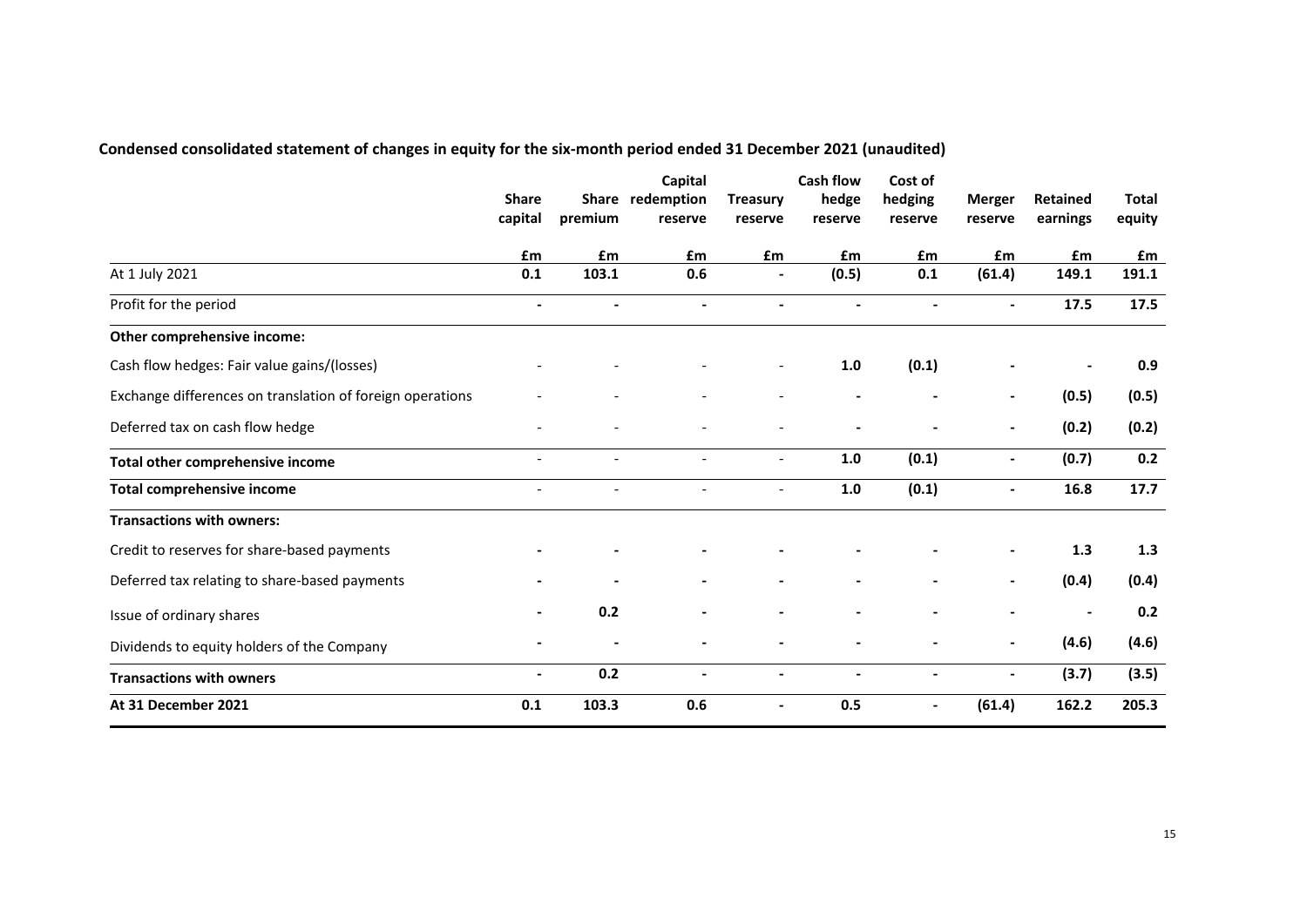|                                                           | <b>Share</b><br>capital  | <b>Share</b><br>premium      | Capital<br>redemption<br>reserve | <b>Treasury</b><br>reserve | <b>Cash flow</b><br>hedge<br>reserve | Cost of<br>hedging<br>reserve | Merger<br>reserve        | <b>Retained</b><br>earnings | <b>Total</b><br>equity |
|-----------------------------------------------------------|--------------------------|------------------------------|----------------------------------|----------------------------|--------------------------------------|-------------------------------|--------------------------|-----------------------------|------------------------|
|                                                           | £m                       | £m                           | £m                               | £m                         | £m                                   | £m                            | £m                       | £m                          | £m                     |
| At 1 July 2020                                            | 0.1                      | 101.9                        | 0.6                              | (0.3)                      | (1.4)                                | 0.5                           | (61.4)                   | 126.6                       | 166.6                  |
| Profit for the period                                     | $\blacksquare$           |                              |                                  |                            |                                      |                               |                          | 11.3                        | 11.3                   |
| Other comprehensive income:                               |                          |                              |                                  |                            |                                      |                               |                          |                             |                        |
| Cash flow hedges: Fair value gains/(losses)               |                          |                              |                                  | $\overline{\phantom{a}}$   | 0.1                                  | (0.1)                         |                          |                             |                        |
| Exchange differences on translation of foreign operations |                          |                              |                                  |                            |                                      |                               |                          | 0.1                         | 0.1                    |
| Total other comprehensive income                          | $\overline{\phantom{a}}$ | $\overline{\phantom{a}}$     | $\overline{\phantom{a}}$         | $\blacksquare$             | 0.1                                  | (0.1)                         | $\overline{\phantom{a}}$ | 0.1                         | 0.1                    |
| <b>Total comprehensive income</b>                         | $\overline{\phantom{a}}$ | $\qquad \qquad \blacksquare$ | $\overline{\phantom{a}}$         | $\overline{\phantom{a}}$   | 0.1                                  | (0.1)                         | $\overline{\phantom{a}}$ | 11.4                        | 11.4                   |
| <b>Transactions with owners:</b>                          |                          |                              |                                  |                            |                                      |                               |                          |                             |                        |
| Credit to reserves for share-based payments               |                          |                              |                                  |                            |                                      |                               | $\overline{\phantom{a}}$ | $1.0$                       | 1.0                    |
| Deferred tax relating to share-based payments             |                          |                              |                                  |                            |                                      |                               | $\overline{\phantom{a}}$ | 0.3                         | 0.3                    |
| Disposal of treasury reserve                              |                          |                              | $\overline{\phantom{a}}$         | 0.1                        |                                      |                               |                          |                             | 0.1                    |
| <b>Transactions with owners</b>                           | ٠                        |                              | $\overline{\phantom{a}}$         | 0.1                        |                                      |                               | $\overline{\phantom{a}}$ | 1.3                         | 1.4                    |
| At 31 December 2020                                       | 0.1                      | 101.9                        | 0.6                              | (0.2)                      | (1.3)                                | 0.4                           | (61.4)                   | 139.3                       | 179.4                  |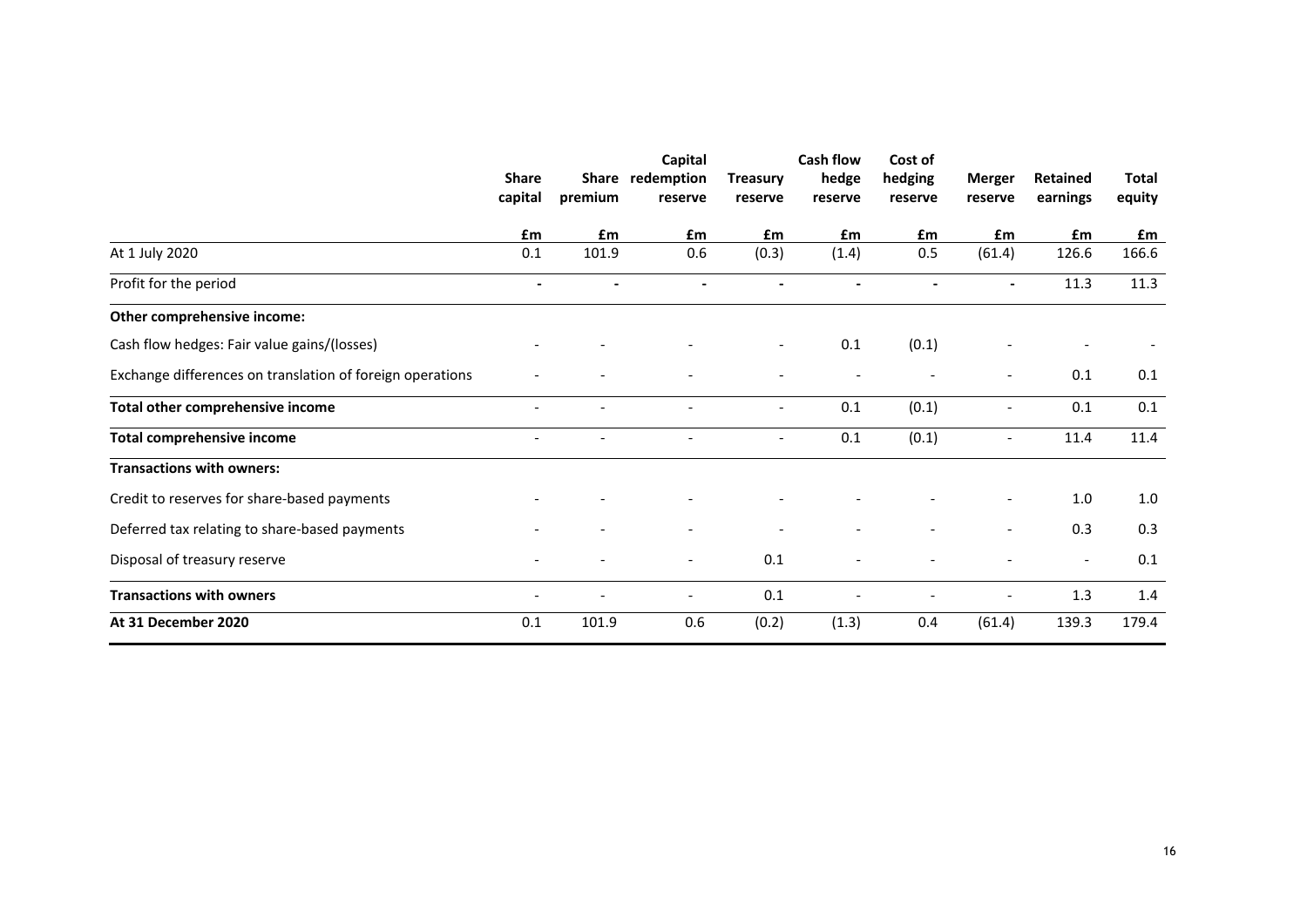# **Condensed consolidated statement of cash flows for the six-month period ended 31 December 2021 (unaudited)**

|                                                      |             | Six months      |               |            |
|------------------------------------------------------|-------------|-----------------|---------------|------------|
|                                                      |             | ended 31        | Six months    | Year ended |
|                                                      |             | <b>December</b> | ended 31      | 30 June    |
|                                                      | <b>Note</b> | 2021            | December 2020 | 2021       |
|                                                      |             | (Unaudited)     | (Unaudited)   | (Audited)  |
|                                                      |             | £m              | £m            | £m         |
| Cash flows from operating activities                 |             |                 |               |            |
| Cash generated from operations                       | 15          | 37.9            | 52.3          | 80.3       |
| <b>Taxation paid</b>                                 |             | (5.5)           | (6.3)         | (13.0)     |
| Interest paid                                        |             | (3.2)           | (3.9)         | (7.1)      |
| Net cash generated from operating activities         |             | 29.2            | 42.1          | 60.2       |
| Cash flows from investing activities                 |             |                 |               |            |
| Business combinations (net of cash acquired)         |             | (0.4)           | (10.6)        | (19.4)     |
| Purchase of other investments                        | 11          | (19.7)          |               |            |
| Purchase of property, plant and equipment            | 9           | (10.3)          | (6.0)         | (16.1)     |
| Proceeds from sale of property, plant and equipment  |             | 0.1             |               | 0.6        |
| Purchase of intangible assets                        | 9           | (0.3)           | (0.2)         | (0.5)      |
| Net cash used in investing activities                |             | (30.6)          | (16.8)        | (35.4)     |
| Cash flows from financing activities                 |             |                 |               |            |
| Dividends paid                                       |             | (4.6)           |               |            |
| Proceeds from issue of Ordinary shares               |             | 0.2             |               | 1.2        |
| Proceeds from sale of Treasury shares                |             |                 | 0.1           | 0.3        |
| Repayment of obligation under right-of-use asset     |             | (6.1)           | (6.2)         | (13.0)     |
| Repayment of borrowings                              | 16          |                 | (0.1)         | (1.1)      |
| Net cash used in financing activities                |             | (10.5)          | (6.2)         | (12.6)     |
| Net (decrease)/increase in cash and cash equivalents |             | (11.9)          | 19.1          | 12.2       |
| Cash and cash equivalents at the beginning of period |             | 33.7            | 21.5          | 21.5       |
| Cash and cash equivalents at end of the period       |             | 21.8            | 40.6          | 33.7       |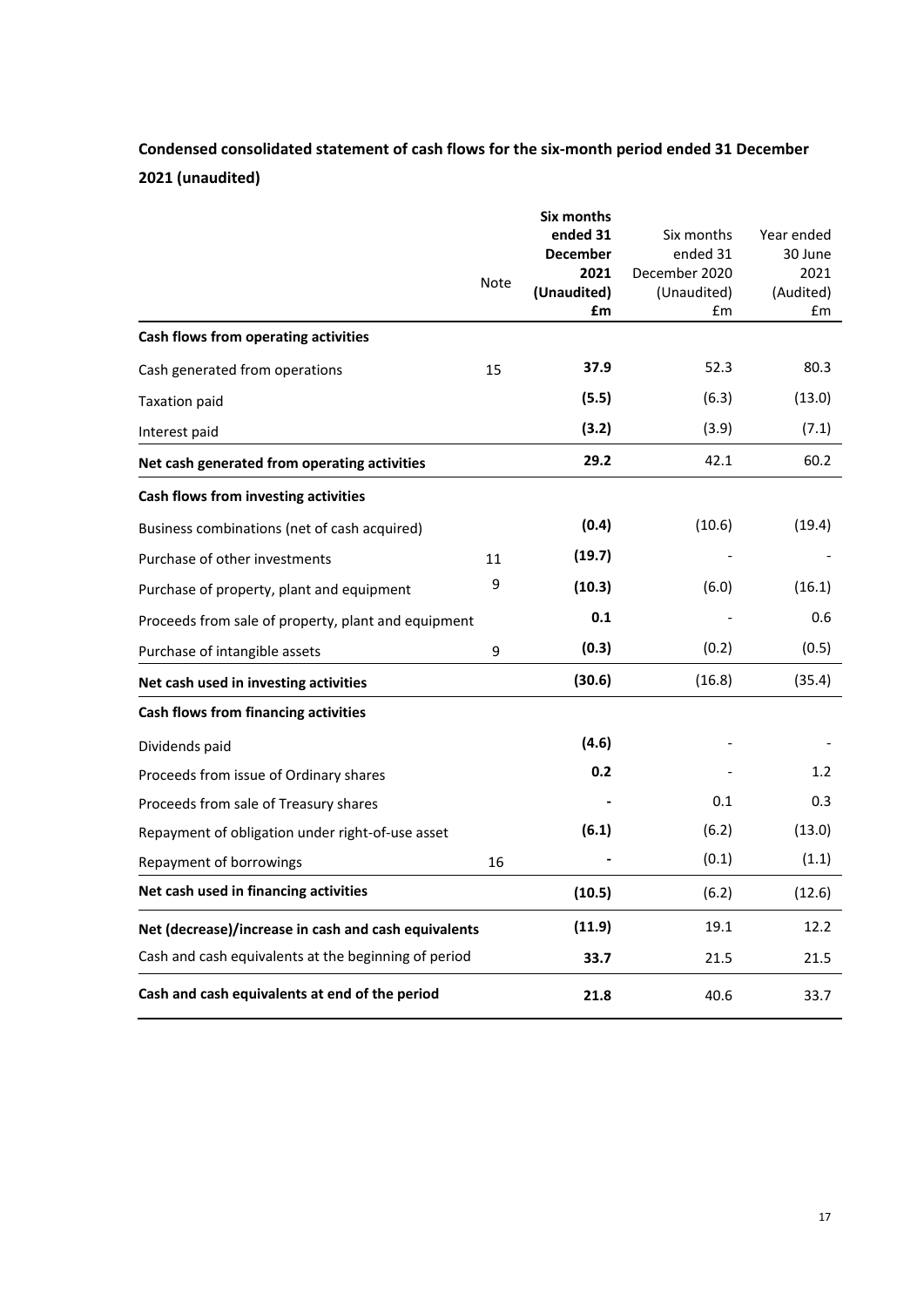# **Notes to the interim consolidated financial information**

## **1. General information**

The principal activity of the Group is to operate veterinary practices, complementary veterinary diagnostic businesses, pet crematoria and an online retail business.

CVS Group plc is a public limited company incorporated under the Companies Act 2006 and domiciled in England and Wales and its shares are quoted on the AIM Market of the London Stock Exchange.

The address of the registered office is CVS House, Owen Road, Diss, Norfolk, IP22 4ER and the registered number of the Company is 06312831.

This interim consolidated financial information does not constitute statutory accounts within the meaning of Section 434 of the Companies Act 2006. The statutory accounts of CVS Group plc in respect of the year ended 30 June 2021 have been delivered to the Registrar of Companies, upon which the Company's auditors have given a report which was unqualified and did not contain any statement under Section 498 of the Companies Act 2006.

### **Forward looking statements**

Certain statements in this interim report are forward-looking. Although the Group believes that the expectations reflected in these forward-looking statements are reasonable, we can give no assurance that these expectations will prove to have been correct. Because these statements involve risks and uncertainties, actual results may differ materially from those expressed or implied by these forward-looking statements. Save as required by regulation or law, we undertake no obligation to update any forward-looking statements whether as a result of new information, future events or otherwise.

## **2. Basis of preparation**

The interim consolidated financial information of CVS Group plc is for the six months ended 31 December 2021. It is unaudited and has been prepared in accordance with the AIM Rules for Companies and with IAS 34, 'Interim Financial Reporting'. The interim consolidated financial information should be read in conjunction with the annual financial statements for the year ended 30 June 2021, which have been prepared in accordance with international accounting standards and in conformity with the requirements of the Companies Act 2006.

The interim consolidated financial information has been prepared on a going concern basis.

## **Use of non-GAAP measures**

*Adjusted EBITDA, adjusted profit before income tax ("adjusted PBT") and adjusted earnings per share ("adjusted EPS")*

The Directors believe that adjusted EBITDA, adjusted PBT and adjusted EPS provide additional useful information for shareholders on the Group's underlying performance. These measures are used by the Board and management for planning and internal reporting and are aligned to our strategy and KPIs. A subset is also used by management in setting Director and management remuneration. The measures are also used in discussions with the investment analyst community. These measures are not defined by IFRS and therefore may not be directly comparable with other companies' adjusted measures. They are not intended to be a substitute for, or superior to, IFRS measurements of profit or earnings per share.

Adjusted EBITDA is profit before income tax adjusted for interest (net finance expense), depreciation, amortisation, costs relating to business combinations, and exceptional items.

Adjusted PBT is calculated as profit before amortisation, taxation, costs relating to business combinations and exceptional items.

Adjusted EPS is calculated as adjusted profit before income tax less applicable taxation divided by the weighted average number of Ordinary shares in issue during the period.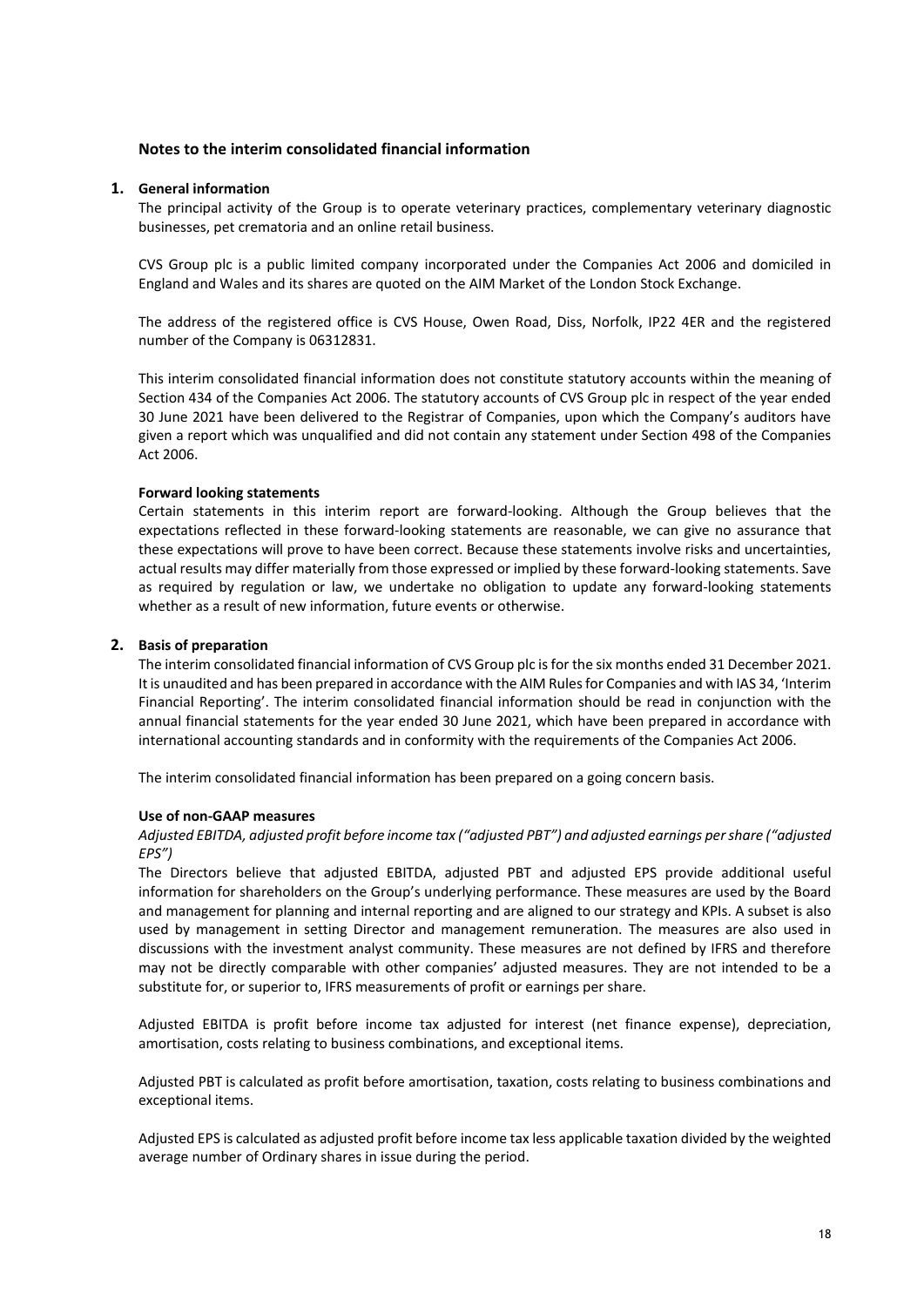## *Like-for-like sales*

Like-for-like sales comprise the revenue generated from all operations compared to the prior year. Revenue is included in the like-for-like calculation with effect from the month in which it was acquired in the previous year adjusted for the number of working days; for example, for a practice acquired in September 2020, revenue is included from September 2021 in the like-for-like sales calculation.

### *Net bank borrowings*

Net bank borrowings is calculated as bank borrowings less gross cash and unamortised borrowing costs.

## **3. Summary of significant accounting policies**

The accounting policies adopted are consistent with those set out on pages 100 to 109 of the consolidated financial statements of CVS Group plc for the year ended 30 June 2021 (which are available upon request from the Company's registered office or on the Company's website).

The policy for recognising and measuring income taxes in the interim period is described in note 8.

#### **Critical accounting estimates and judgements**

The preparation of financial statements in conformity with IFRS requires management to make judgements, estimates and assumptions that affect the application of policies and reported amounts of assets and liabilities, income and expenses. The significant judgements made by management in applying the Group's accounting policies, and the key sources of estimation uncertainty, were the same as those described in the last annual financial statements, except for as set out below.

#### *Accounting estimate: fair value measurement of investment in Quality Pet Care Ltd*

The Group has recognised an equity investment in relation to the 100% ownership of Quality Pet Care Ltd, in line with IFRS 9, 'Financial instruments', because the Group does not have control over the entity. Fair value has been measured in accordance with IFRS 9 and IFRS 13, 'Fair value measurement'. As a result of the ongoing CMA investigation, there are information barriers in place preventing management from performing a detailed fair value measurement. Management has therefore concluded that cost is an appropriate estimate of fair value, as there are no indications that fair value may be different to cost.

## **4. Segment reporting**

Operating segments are reported in a manner consistent with the internal reporting to the Chief Operating Decision Maker ("CODM"). The CODM has been determined to be the Board of Directors, as it is primarily responsible for the allocation of resources to segments and the assessment of the performance of segments.

Segment information is presented in respect of the Group's business and geographical segments. The primary format, operating segments, is based on the Group's management and internal reporting structure and monitored by the Group's CODM. Inter-segment pricing is determined on an arm's length basis.

Segment results, assets and liabilities include items directly attributable to a segment as well as those that can be allocated on a reasonable basis. Unallocated items comprise mainly interest-bearing borrowings and associated costs, taxation-related assets and liabilities, costs relating to business combinations and Head office salary and premises costs.

## **Geographical segments**

The business operates predominantly in the UK. As at 31 December 2021, it has 25 veterinary practices in the Netherlands and six in the Republic of Ireland. It performs a small amount of laboratory and teleradiology work for Europe-based clients, and a small amount of teleradiology work for clients based in the rest of the world. In accordance with IFRS 8, 'Operating segments', no segment results are presented for trade with clients in Europe or the rest of the world as these are not reported separately for management reporting purposes, and are not considered material for separate disclosure.

Revenue comprises £195.5m of fees and £78.2m of goods (31 December 2020: £172.7m and £72.9m respectively). Revenue from contracts totalled £33.0m in the period (31 December 2020: £31.0m).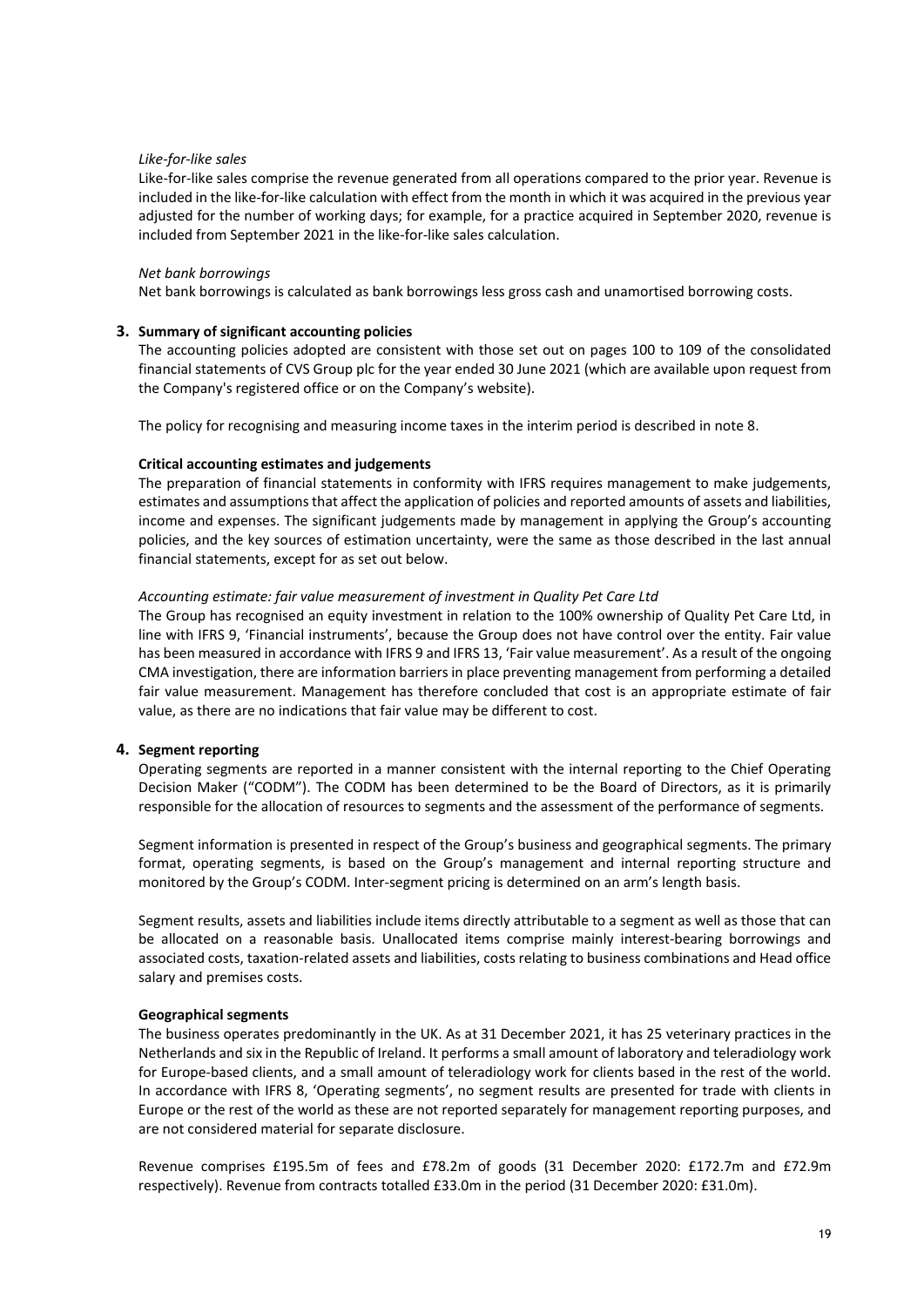## **Operating segments**

The Group is split into four operating segments (Veterinary Practices, Laboratories, Crematoria and Online Retail Business) and a centralised support function (Head Office) for business segment analysis. In identifying these operating segments, management generally follows the Group's service lines representing its main products and services.

Each of these operating segments is managed separately as each segment requires different specialisms, marketing approaches and resources. Intra-group sales eliminations are included within the Head Office segment. Head Office includes costs relating to the employees, property and other overhead costs associated with the centralised support function, together with finance costs arising on the Group's borrowings.

| Six-months ended<br>31 December 2021                               | Veterinary<br><b>Practices</b><br>£m | <b>Laboratories</b><br>£m | Crematoria<br>£m | Online<br>Retail<br><b>Business</b><br>£m | Head<br>Office<br>£m | Group<br>£m |
|--------------------------------------------------------------------|--------------------------------------|---------------------------|------------------|-------------------------------------------|----------------------|-------------|
| Revenue                                                            | 243.3                                | 13.3                      | 4.8              | 22.7                                      | (10.4)               | 273.7       |
| Profit/(loss) before income tax                                    | 30.2                                 | 3.6                       | 1.5              | 1.6                                       | (14.0)               | 22.9        |
| <b>Adjusted EBITDA</b>                                             | 52.1                                 | 4.0                       | 1.7              | 1.7                                       | (7.5)                | 52.0        |
| Total assets                                                       | 428.2                                | 32.3                      | 17.7             | 10.9                                      | 2.8                  | 491.9       |
| <b>Total liabilities</b>                                           | (163.0)                              | (2.2)                     | (1.1)            | (14.8)                                    | (105.5)              | (286.6)     |
| <b>Reconciliation of adjusted</b>                                  |                                      |                           |                  |                                           |                      |             |
| <b>EBITDA</b><br>Profit/(loss) before income tax                   | 30.2                                 | 3.6                       | 1.5              | 1.6                                       | (14.0)               | 22.9        |
| Finance expense                                                    | 2.1                                  |                           |                  | -                                         | 1.3                  | 3.4         |
| Depreciation and impairment of<br>tangible and right-of-use assets | 11.6                                 | 0.4                       | 0.2              |                                           | 0.2                  | 12.4        |
| Amortisation                                                       | 7.2                                  |                           |                  | 0.1                                       | 4.0                  | 11.3        |
| Costs relating to business<br>combinations                         | 1.0                                  |                           |                  | -                                         | 1.0                  | 2.0         |
| <b>Adjusted EBITDA</b>                                             | 52.1                                 | 4.0                       | 1.7              | 1.7                                       | (7.5)                | 52.0        |

|                                                                    |                                      |                           |                  | Online                          |                      |             |
|--------------------------------------------------------------------|--------------------------------------|---------------------------|------------------|---------------------------------|----------------------|-------------|
| Six-month period ended 31<br>December 2020                         | Veterinary<br><b>Practices</b><br>£m | <b>Laboratories</b><br>£m | Crematoria<br>£m | Retail<br><b>Business</b><br>£m | Head<br>Office<br>£m | Group<br>£m |
| Revenue                                                            | 218.2                                | 13.9                      | 3.9              | 19.7                            | (10.1)               | 245.6       |
| Profit/(loss) before income tax                                    | 22.2                                 | 3.7                       | 1.2              | 1.4                             | (13.7)               | 14.8        |
| <b>Adjusted EBITDA</b>                                             | 45.8                                 | 4.1                       | 1.4              | 1.4                             | (7.6)                | 45.1        |
| Total assets                                                       | 434.1                                | 27.4                      | 15.5             | 10.4                            | 2.2                  | 489.6       |
| <b>Total liabilities</b>                                           | (203.1)                              | (3.6)                     | (1.4)            | (4.4)                           | (97.7)               | (310.2)     |
| <b>Reconciliation of adjusted EBITDA</b>                           |                                      |                           |                  |                                 |                      |             |
| Profit/(loss) before income tax                                    | 22.2                                 | 3.7                       | 1.2              | 1.4                             | (13.7)               | 14.8        |
| Finance expense                                                    | 2.0                                  |                           |                  |                                 | 1.6                  | 3.6         |
| Depreciation and impairment of<br>tangible and right-of-use assets | 10.9                                 | 0.4                       | 0.2              | $\overline{a}$                  | 0.3                  | 11.8        |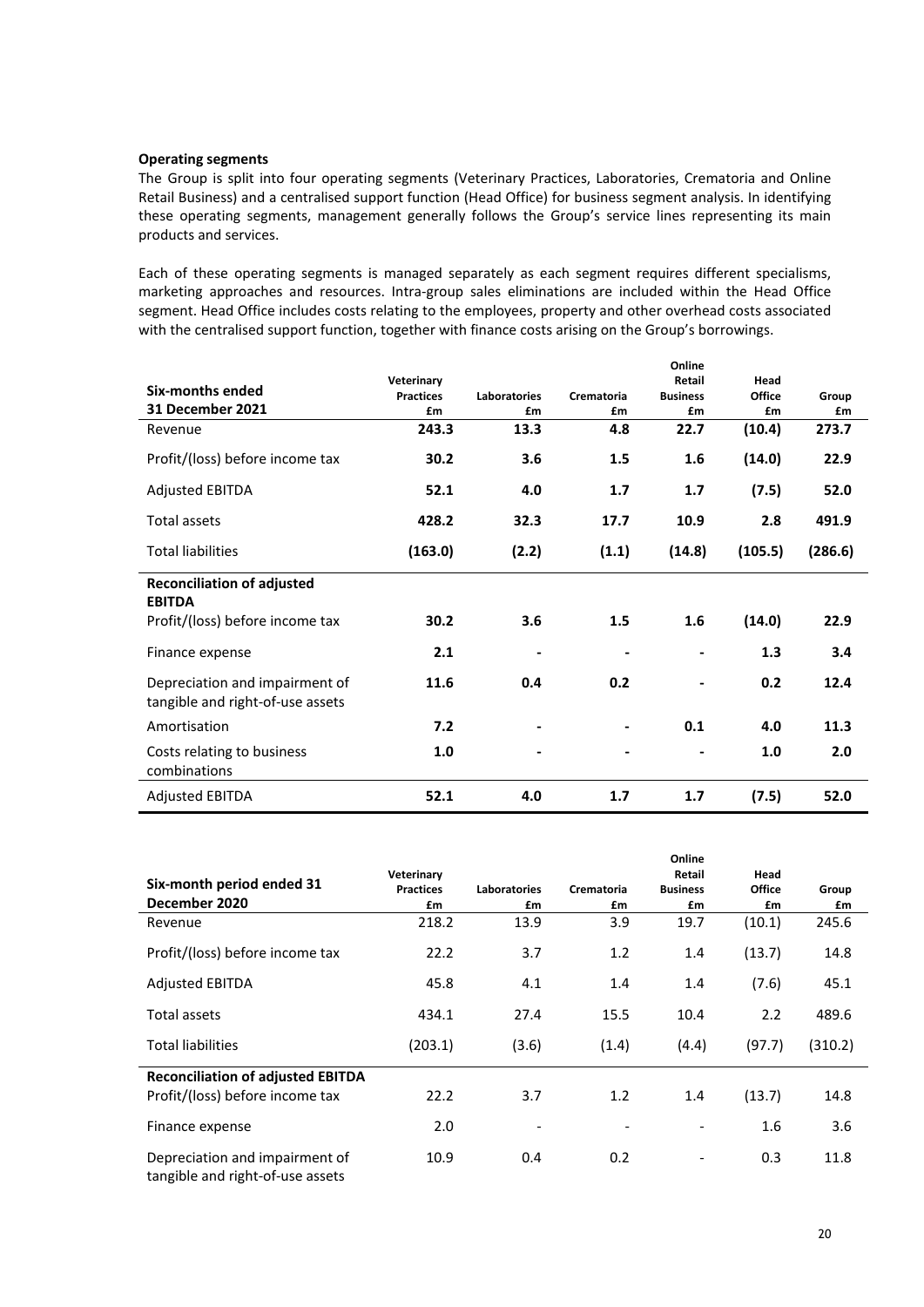| Amortisation                               | 6.9  | $\overline{\phantom{0}}$ | $\overline{\phantom{0}}$ | $\overline{\phantom{a}}$ | 3.7   | 10.6 |
|--------------------------------------------|------|--------------------------|--------------------------|--------------------------|-------|------|
| Costs relating to business<br>combinations | 3.8  | $\qquad \qquad -$        | $\overline{\phantom{a}}$ | $\overline{\phantom{0}}$ | 0.5   | 4.3  |
| <b>Adjusted EBITDA</b>                     | 45.8 | 4.1                      | 1.4                      | 1.4                      | (7.6) | 45.1 |

|                                                                    |                                |                     |            | Online                       |                |         |
|--------------------------------------------------------------------|--------------------------------|---------------------|------------|------------------------------|----------------|---------|
|                                                                    | Veterinary<br><b>Practices</b> | <b>Laboratories</b> | Crematoria | Retail<br><b>Business</b>    | Head<br>Office | Group   |
| Year ended 30 June 2021                                            | £m                             | £m                  | £m         | £m                           | £m             | £m      |
| Revenue                                                            | 453.4                          | 28.0                | 8.0        | 41.7                         | (21.0)         | 510.1   |
| Profit/(loss) before income tax                                    | 49.5                           | 8.4                 | 2.4        | 2.7                          | (29.9)         | 33.1    |
| <b>Adjusted EBITDA</b>                                             | 98.4                           | 9.1                 | 2.8        | 2.9                          | (15.7)         | 97.5    |
| Total assets                                                       | 422.4                          | 32.7                | 16.9       | 10.9                         | 1.6            | 484.5   |
| <b>Total liabilities</b>                                           | (179.8)                        | (4.0)               | (1.4)      | (3.4)                        | (104.8)        | (293.4) |
| <b>Reconciliation of adjusted EBITDA</b>                           |                                |                     |            |                              |                |         |
| Profit/(loss) before income tax                                    | 49.5                           | 8.4                 | 2.4        | 2.7                          | (29.9)         | 33.1    |
| Finance expense                                                    | 4.1                            |                     |            | $\overline{\phantom{a}}$     | 2.9            | 7.0     |
| Depreciation and impairment of<br>tangible and right-of-use assets | 22.7                           | 0.7                 | 0.4        |                              | 0.5            | 24.3    |
| Amortisation                                                       | 14.0                           |                     |            | 0.2                          | 9.6            | 23.8    |
| Costs relating to business<br>combinations                         | 8.1                            |                     |            | $\qquad \qquad \blacksquare$ | 1.2            | 9.3     |
| <b>Adjusted EBITDA</b>                                             | 98.4                           | 9.1                 | 2.8        | 2.9                          | (15.7)         | 97.5    |

# **5. Finance expense**

|                                               | Six months    | Six months    | Year ended |
|-----------------------------------------------|---------------|---------------|------------|
|                                               | ended 31      | ended 31      | 30 June    |
|                                               | December 2021 | December 2020 | 2021       |
|                                               | (Unaudited)   | (Unaudited)   | (Audited)  |
|                                               | £m            | £m            | £m         |
| Interest expense on bank loans and overdraft  | 1.1           | 1.4           | 2.5        |
| Interest expense on IFRS 16 lease liabilities | 2.1           | 2.0           | 4.1        |
| Amortisation of debt arrangement fees         | 0.2           | 0.2           | 0.4        |
| Net finance expense                           | 3.4           | 3.6           | 7.0        |

# **6. Earnings per Ordinary share**

# **(a) Basic**

Basic earnings per Ordinary share is calculated by dividing the profit after taxation by the weighted average number of shares in issue during the period.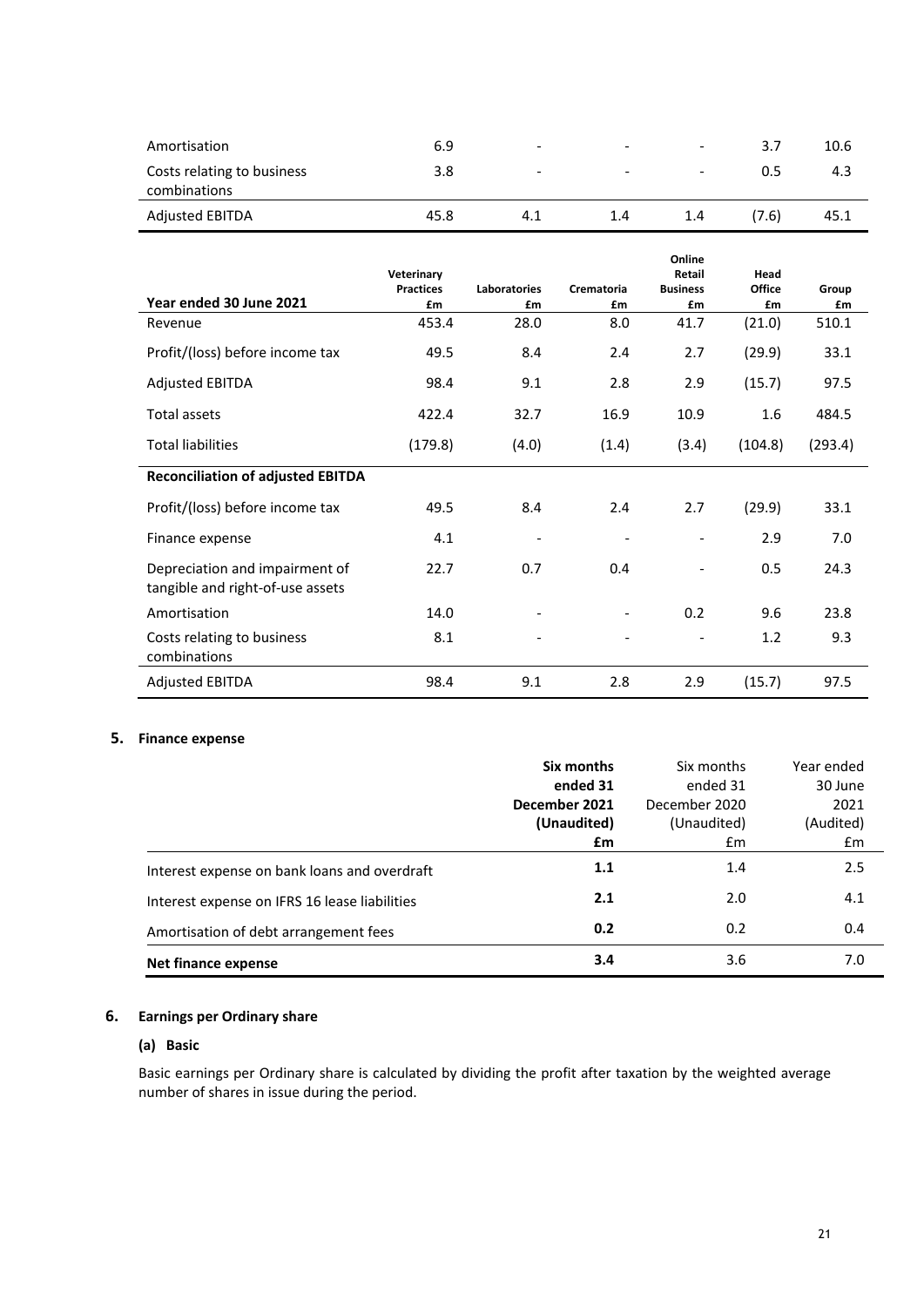|                                                     | Six months    | Six months    | Year ended |
|-----------------------------------------------------|---------------|---------------|------------|
|                                                     | ended 31      | ended 31      | 30 June    |
|                                                     | December 2021 | December 2020 | 2021       |
|                                                     | (Unaudited)   | (Unaudited)   | (Audited)  |
|                                                     | £m            | £m            | £m         |
| Earnings attributable to Ordinary shareholders (£m) | 17.5          | 11.3          | 19.3       |
| Weighted average number of Ordinary shares in issue | 70,839,356    | 70,654,959    | 70,685,939 |
| Basic earnings per share (pence per share)          | 24.7          | 16.0          | 27.3       |

# **(b) Diluted**

Diluted earnings per Ordinary share is calculated by adjusting the weighted average number of Ordinary shares outstanding to assume conversion of all dilutive potential Ordinary shares. The Company has potentially dilutive Ordinary shares, being the contingently issuable shares under the Group's Long-Term Incentive Plan ("LTIP") schemes and Save-As-You-Earn ("SAYE") schemes. For share options, a calculation is undertaken to determine the number of shares that could have been acquired at fair value (determined as the average annual market share price of the Company's shares) based on the monetary value of the subscription rights attached to outstanding share options. The number of shares calculated as above is compared with the number of shares that would have been issued assuming the exercise of the share options.

|                                                                              | Six months    | Six months    | Year ended |
|------------------------------------------------------------------------------|---------------|---------------|------------|
|                                                                              | ended 31      | ended 31      | 30 June    |
|                                                                              | December 2021 | December 2020 | 2021       |
|                                                                              | (Unaudited)   | (Unaudited)   | (Audited)  |
|                                                                              | £m            | £m            | £m         |
| Earnings attributable to Ordinary shareholders (£m)                          | 17.5          | 11.3          | 19.3       |
| Weighted average number of Ordinary shares in issue                          | 70,839,356    | 70,654,959    | 70,685,939 |
| Adjustment for contingently issuable shares - LTIP                           | 249,944       | 180,786       | 237,307    |
| Adjustment for contingently issuable shares - SAYE                           | 494,778       | 118,729       | 246,533    |
| Weighted average number of Ordinary shares for diluted<br>earnings per share | 71,584,078    | 70,954,474    | 71,169,779 |
| Diluted earnings per share (pence per share)                                 | 24.5          | 15.9          | 27.1       |

# **Non-GAAP measure: Adjusted earnings per share**

Adjusted earnings per Ordinary share is calculated as adjusted profit before income tax less applicable taxation divided by the weighted average number of Ordinary shares in issue in the period.

|                                                | Six months    | Six months    | Year ended |
|------------------------------------------------|---------------|---------------|------------|
|                                                | ended 31      | ended 31      | 30 June    |
|                                                | December 2021 | December 2020 | 2021       |
|                                                | (Unaudited)   | (Unaudited)   | (Audited)  |
|                                                | £m            | £m            | £m         |
| Earnings attributable to Ordinary shareholders | 17.5          | 11.3          | 19.3       |
| Add back taxation                              | 5.4           | 3.5           | 13.8       |
| Profit before income tax                       | 22.9          | 14.8          | 33.1       |

Adjustments for: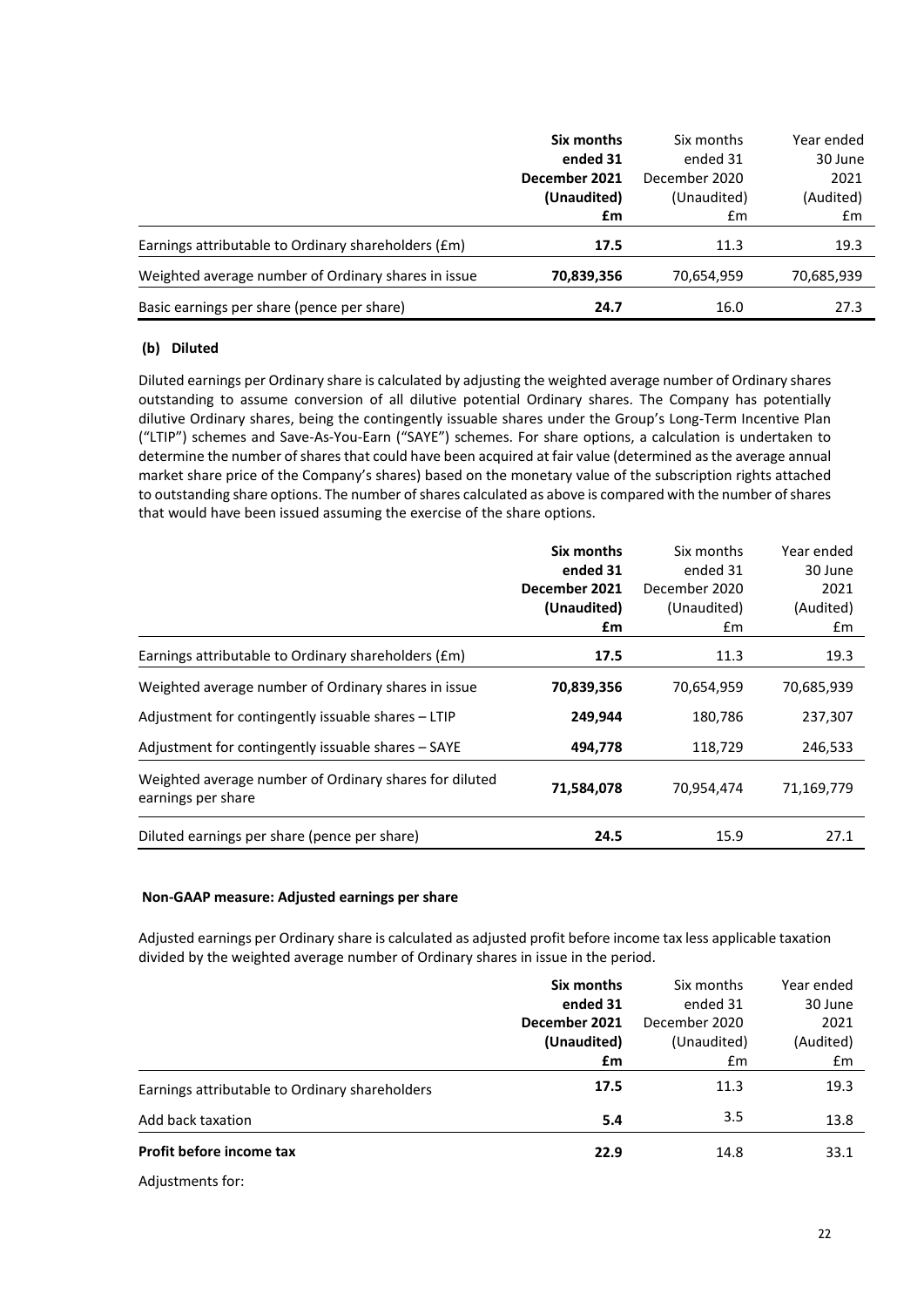| Amortisation                                                                          | 11.3       | 10.6              | 23.8       |
|---------------------------------------------------------------------------------------|------------|-------------------|------------|
| Costs relating to business combinations                                               | 2.0        | 4.3               | 9.3        |
| Adjusted profit before income tax                                                     | 36.2       | 29.7              | 66.2       |
| Tax charge amended for the above adjustments                                          | (6.8)      | (6.2)             | (13.1)     |
| Adjusted profit after income tax and earnings<br>attributable to owners of the parent | 29.4       | 23.5              | 53.1       |
| Weighted average number of Ordinary shares in issue                                   | 70,839,356 | 70,654,959        | 70,685,939 |
| Weighted average number of Ordinary shares for diluted<br>earnings per share          | 71,584,078 | 70,954,474        | 71,169,779 |
| Adjusted earnings per share (pence per share)                                         | 41.5p      | 33.3p             | 75.1p      |
| Diluted adjusted earnings per share (pence per share)                                 | 41.1p      | 33.1 <sub>p</sub> | 74.6p      |

# **7. Share-based payments**

## *Long-Term Incentive Plans ("LTIPs")*

The Group operates an incentive scheme for certain senior executives, the CVS Group Long-Term Incentive Plan ("LTIP").

Under the LTIP schemes, awards are made at an effective nil cost, vesting over a three-year performance period conditional upon the Group's adjusted earnings per share growth and Total Shareholder Return ("TSR"). The LTIP scheme arrangements are equity-settled.

On 6 October 2021, LTIP15 was issued with an option life of 3 years over 74,174 shares. The share price at the grant date was £24.45 with an exercise price of 0.2p. On 17 December 2021, LTIP15b was issued with an option life of 3 years over 451 shares. The share price at the grant date was £22.85 with an exercise price of 0.2p.

During the six months to 31 December 2021, directors and employees exercised 97,491 share options (31 December 2020: nil) with a weighted average share price at the date of exercise being £24.22 (31 December 2020: £nil), in respect of the LTIP12 (31 December 2020: LTIP11) scheme.

The share-based payment charge for the period in respect of the options issued under the LTIP schemes amounted to £0.8m (31 December 2020: £0.8m) and has been charged to administrative expenses. National Insurance contributions amounting to £0.2m (31 December 2020: £0.2m) have been accrued in respect of the LTIP scheme transactions and are treated as cash-settled transactions.

# *Save-As-You-Earn ("SAYE")*

The Group operates an equity incentive scheme for all UK employees, the CVS Group SAYE plan, an HM Revenue & Customs-approved scheme. Under the new SAYE14 scheme awards were made at a 20.0% discount (SAYE13 was made at a 20.0% discount and SAYE10, SAYE11 and SAYE12 scheme awards were made at a 10.0% discount) of the closing mid-market price on date of invitation, vesting over a three-year period. There are no performance conditions attached to the SAYE schemes.

SAYE14 scheme was opened for subscription in November 2021. 215,022 options were granted in November 2021, with the first salary deductions taking place in December 2021 and a contract start date of 1 January 2022. The exercise price was £19.74, a 20.0% discount to the closing mid-market price on the date of invitation.

Options were valued using the Black–Scholes option pricing model and the share-based payment charge for the period in respect of the options issued under the SAYE schemes amounted to £0.5m (31 December 2020: £0.2m) and has been charged to administrative expenses.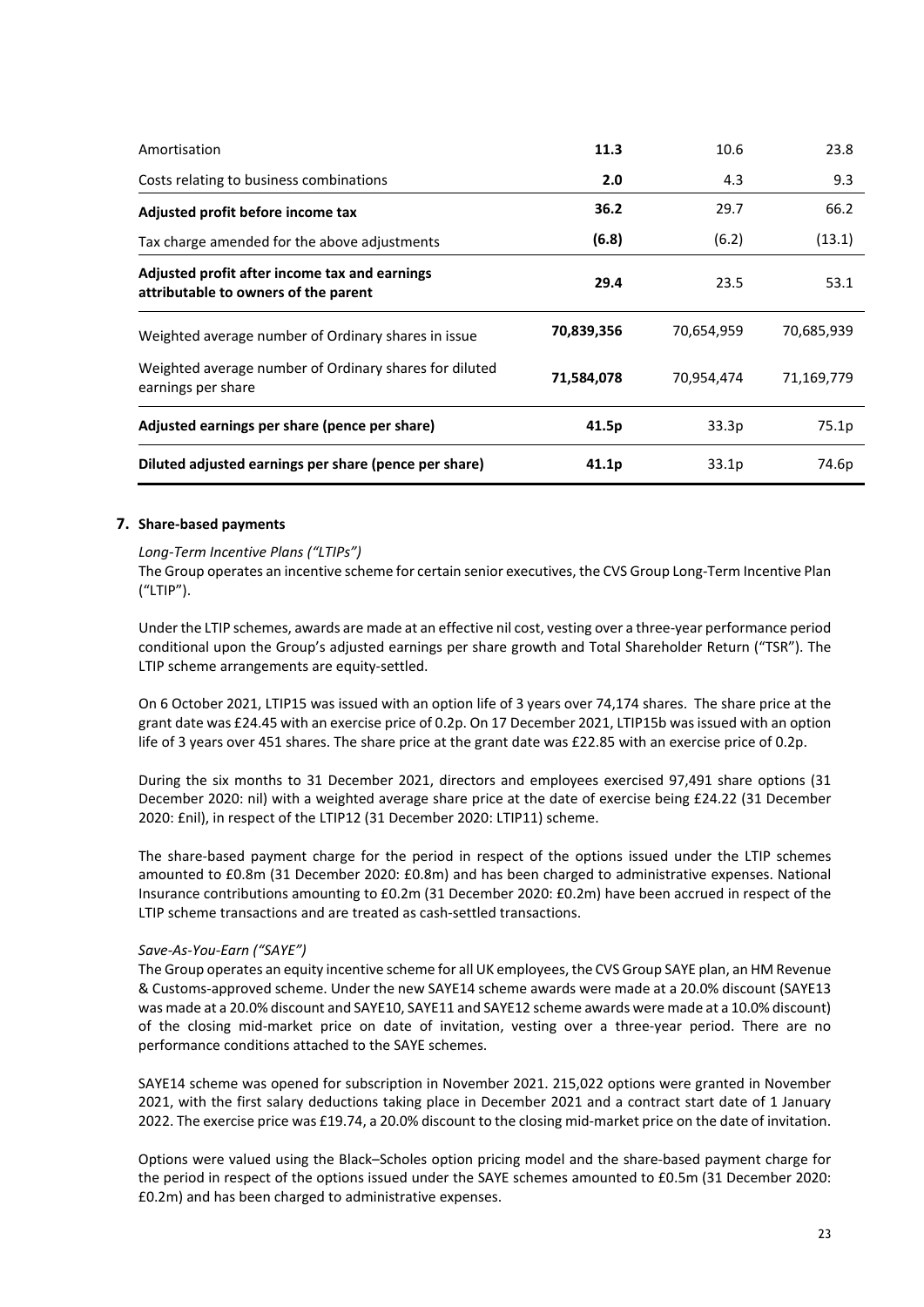## **8. Income tax expense**

The tax charge for the six months ended 31 December 2021 is recognised based on management's estimate of the weighted average annual effective tax rate expected for the full financial year, adjusted for the tax impact of any discrete items arising in the period. The estimated average annual tax rate used for the six months ended 31 December 2021 is 21.8% (31 December 2020: 23.2%).

The reported effective tax rate for the six months ended 31 December 2021 is 23.8% (31 December 2020: 23.5%). The reported effective tax rate has increased from the previous period by 0.3%; this is affected by a decrease in expenses not deductible for tax purposes, predominantly in respect of business acquisitions. In addition, as a result of the announced increase in the UK corporation tax rate to 25%, deferred tax balances were remeasured in the previous period.

# **9. Intangible assets and property, plant and equipment**

|                                                 | Intangible assets | Property, plant<br>and equipment |
|-------------------------------------------------|-------------------|----------------------------------|
|                                                 | £m                | £m                               |
| Six months ended 31 December 2021               |                   |                                  |
| Opening net book value at 1 July 2021           | 228.4             | 57.4                             |
| Foreign currency translation                    | (0.2)             |                                  |
| Additions                                       | 0.3               | 10.3                             |
| Disposals                                       |                   | (0.1)                            |
| Amortisation and depreciation                   | (11.3)            | (5.7)                            |
| Closing net book value at 31 December 2021      | 217.2             | 61.9                             |
| Six months ended 31 December 2020               |                   |                                  |
| Opening net book value at 1 July 2020           | 229.8             | 51.6                             |
| Foreign currency translation                    | (0.1)             |                                  |
| Additions arising through business combinations | 11.8              | 0.6                              |
| <b>Additions</b>                                | 0.2               | 6.0                              |
| Amortisation and depreciation                   | (10.6)            | (5.2)                            |
| Closing net book value at 31 December 2020      | 231.1             | 53.0                             |

### **10. Right-of-use assets**

|                                   | <b>Right-of-use</b><br>assets |
|-----------------------------------|-------------------------------|
|                                   | £m                            |
| Six months ended 31 December 2021 |                               |
| At 1 July 2021                    | 97.2                          |
| Foreign currency translation      | (0.3)                         |
| Remeasurement of leases           | 4.0                           |
| Additions                         | 4.9                           |
| Disposals                         | (0.2)                         |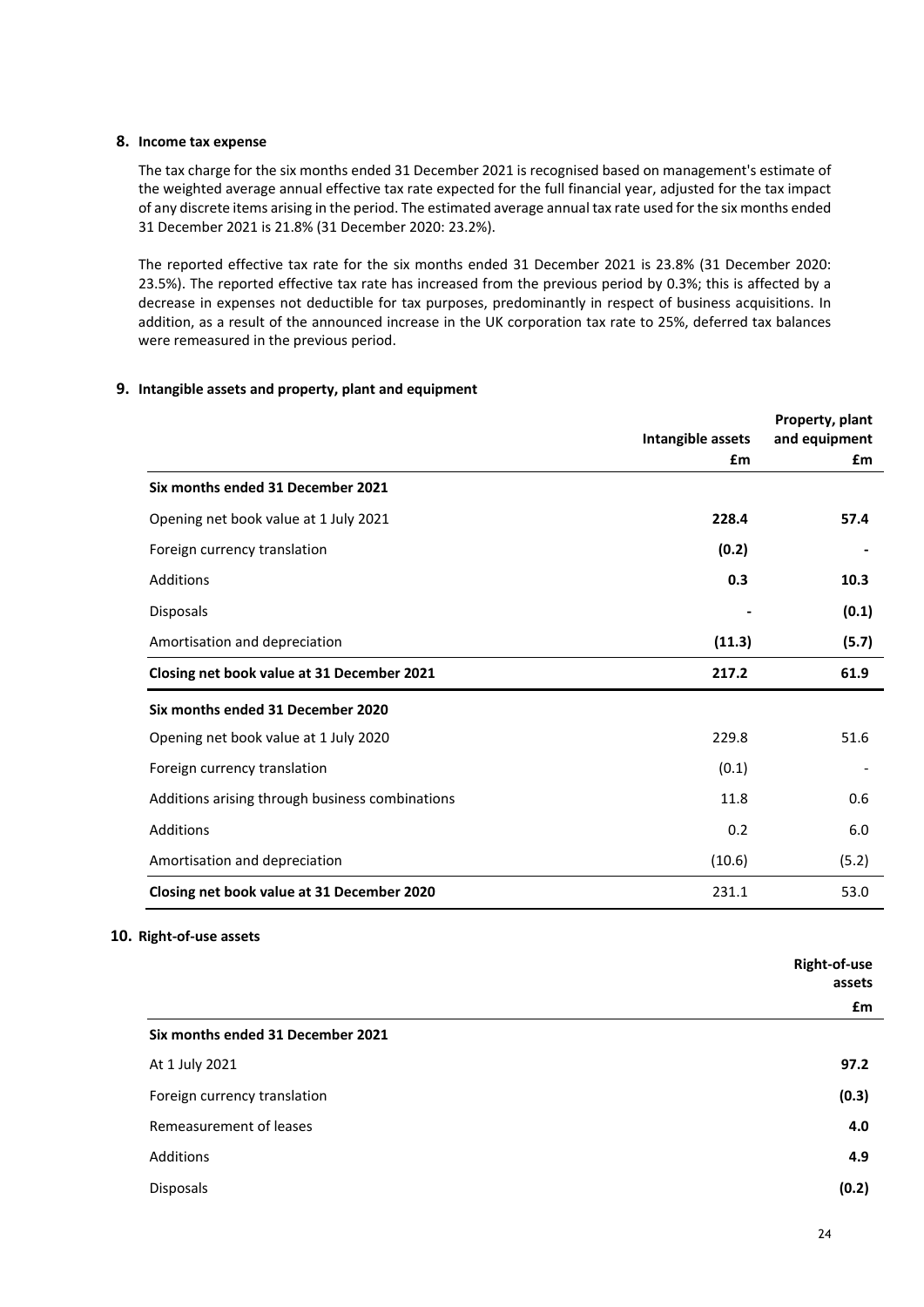| Depreciation                               | (6.7) |
|--------------------------------------------|-------|
| Closing net book value at 31 December 2021 | 98.9  |
| Six months ended 31 December 2020          |       |
| At 1 July 2020                             | 98.1  |
| Foreign currency translation               | (0.1) |
| Acquired through business combination      | 3.3   |
| Remeasurement of leases                    | 3.4   |
| Additions                                  | 0.9   |
| <b>Disposals</b>                           | (0.5) |
| Depreciation                               | (6.6) |
| Closing net book value at 31 December 2020 | 98.5  |

# **11. Investments**

|                                                                                                  | 31 December<br>2021<br>(Unaudited)<br>£m | 31 December<br>2020<br>(Unaudited)<br>£m | 30 June<br>2021<br>(Audited)<br>£m |
|--------------------------------------------------------------------------------------------------|------------------------------------------|------------------------------------------|------------------------------------|
| Investments in equity instruments designated as fair value<br>through other comprehensive income | 17.0                                     |                                          |                                    |
| Other investments                                                                                | 0.1                                      | 0.1                                      | 0.1                                |
| <b>Total</b>                                                                                     | 17.1                                     | 0.1                                      | 0.1                                |

The Group holds 100% of the ordinary share capital of Quality Pet Care Ltd, trading as "The Vet", an entity whose principal activity is the operation of veterinary clinics. The Group acquired Quality Pet Care Ltd on 19 August 2021, for total cash consideration of £20.4m, including £3.4m to settle associated liabilities, of which £0.7m was unpaid at the balance sheet date.

The Competition and Markets Authority ("CMA") served an initial enforcement order in relation to the acquisition in September 2021. Following the conclusion of their phase one review, the CMA announced on 18 February 2022 that they consider the acquisition may result in a substantial lessening of competition at five of the eight practice sites. CVS subsequently offered undertakings to divest The Vet, as it considers this the most effective way to address the CMA's concerns. The CMA provisionally accepted these undertakings on 4 March 2022. The Group has appointed an adviser to support this divestment in order to fully satisfy the CMA's concerns. A further update will be provided in due course.

The Directors do not consider that the Group is able to exercise control nor significant influence over Quality Pet Care Ltd given the entity is subject to an Initial Enforcement Order as noted above. The investment has been recognised at cost due to restriction of information available to perform a valuation during the CMA's investigation.

# **12. Trade and other payables**

| 31 December | 31 December | 30 June   |
|-------------|-------------|-----------|
| 2021        | 2020        | 2021      |
| (Unaudited) | (Unaudited) | (Audited) |
| £m          | fm          | fm        |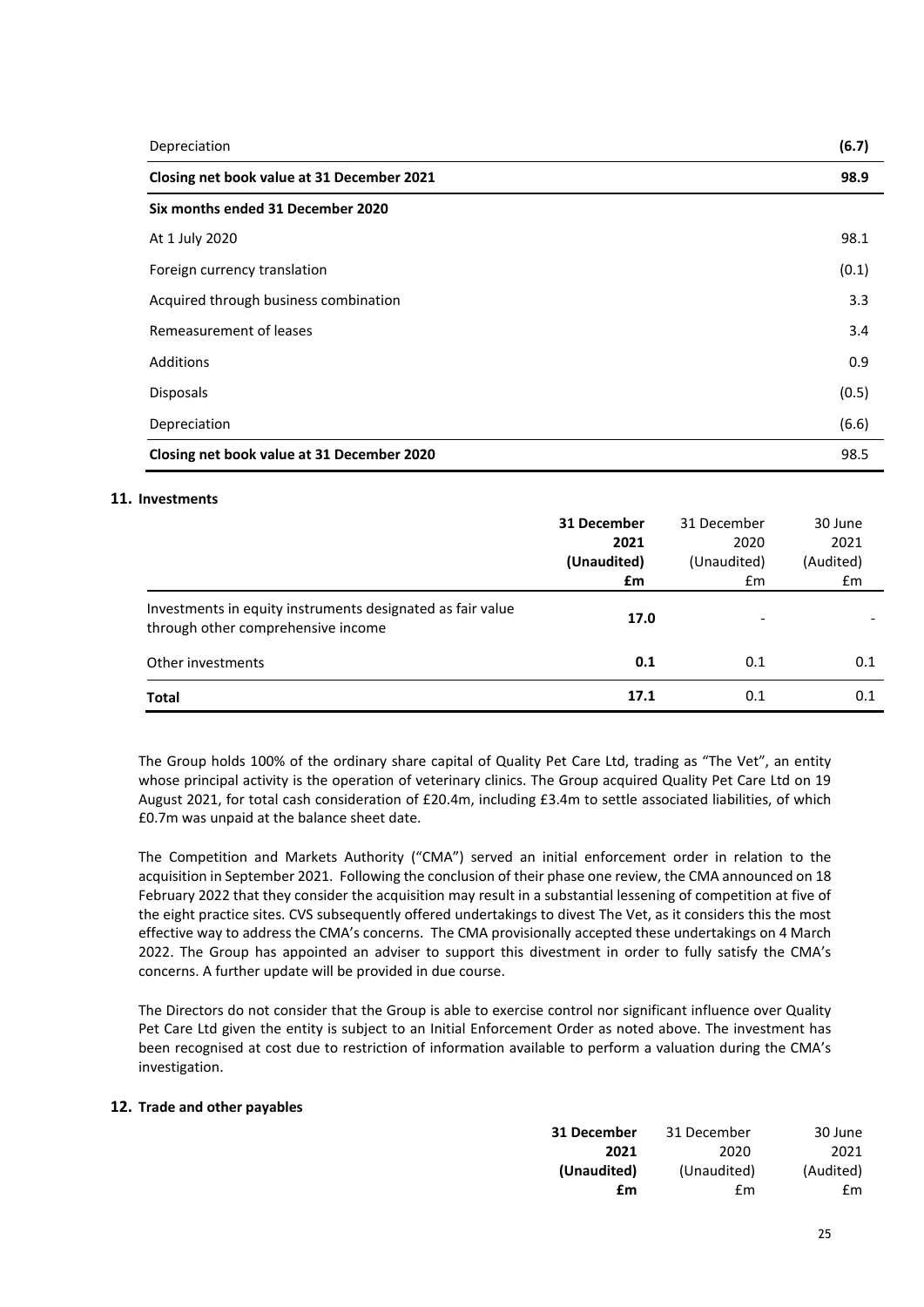| Trade payables                  | 35.2 | 42.9  | 40.3 |
|---------------------------------|------|-------|------|
| Social security and other taxes | 16.7 | 29.5  | 16.9 |
| Other payables                  | 5.5  | 5.9   | 12.7 |
| Deferred income <sup>1</sup>    | 2.3  | 1.3   | 2.8  |
| Accruals                        | 17.7 | 21.2  | 13.3 |
| <b>Total</b>                    | 77.4 | 100.8 | 86.0 |

<sup>1</sup> Deferred income relates to the contract liability relating to the Healthy Pet Club ("HPC") contract.

# **13. Provisions**

|                                                                   | 31 December              | 31 December              | 30 June   |
|-------------------------------------------------------------------|--------------------------|--------------------------|-----------|
|                                                                   | 2021                     | 2020                     | 2021      |
|                                                                   | (Unaudited)              | (Unaudited)              | (Audited) |
|                                                                   | £m                       | £m                       | £m        |
| At the beginning of the period                                    | 3.9                      | 5.0                      | 5.0       |
| Charged to the income statement within administration<br>expenses | $\overline{\phantom{a}}$ | $\overline{\phantom{0}}$ | 0.9       |
| Utilised in the period                                            | (0.9)                    | (0.5)                    | (2.0)     |
| At the end of the period                                          | 3.0                      | 4.5                      | 3.9       |

Provisions charged to the income statement relate to announced site closures and costs set aside for properties during previous financial years and satisfy the recognition criteria under IAS 37. Amounts utilised in the period include costs associated with announced site closures of £0.2m (31 December 2020: £0.2m) and costs set aside for properties of £0.7m (31 December 2020: £0.3m).

### **14. Lease liabilities**

|                                                         | 31 December | 31 December | 30 June   |
|---------------------------------------------------------|-------------|-------------|-----------|
|                                                         | 2021        | 2020        | 2021      |
|                                                         | (Unaudited) | (Unaudited) | (Audited) |
|                                                         | £m          | £m          | £m        |
| Current                                                 | 8.6         | 9.0         | 8.6       |
| Non-current                                             | 92.4        | 90.4        | 90.2      |
| <b>Total discounted lease liabilities</b>               | 101.0       | 99.4        | 98.8      |
| Maturity analysis - contractual undiscounted cash flows |             |             |           |
| Less than one year                                      | 12.4        | 12.8        | 12.4      |
| Between one and five years                              | 52.7        | 50.0        | 51.1      |
| More than five years                                    | 57.7        | 58.3        | 57.2      |
| <b>Total</b>                                            | 122.8       | 121.1       | 120.7     |

## **15. Cash generated from operations**

| Six months      | Six months |            |
|-----------------|------------|------------|
| ended 31        | ended 31   | Year ended |
| <b>December</b> | December   | 30 June    |
| 2021            | 2020       | 2021       |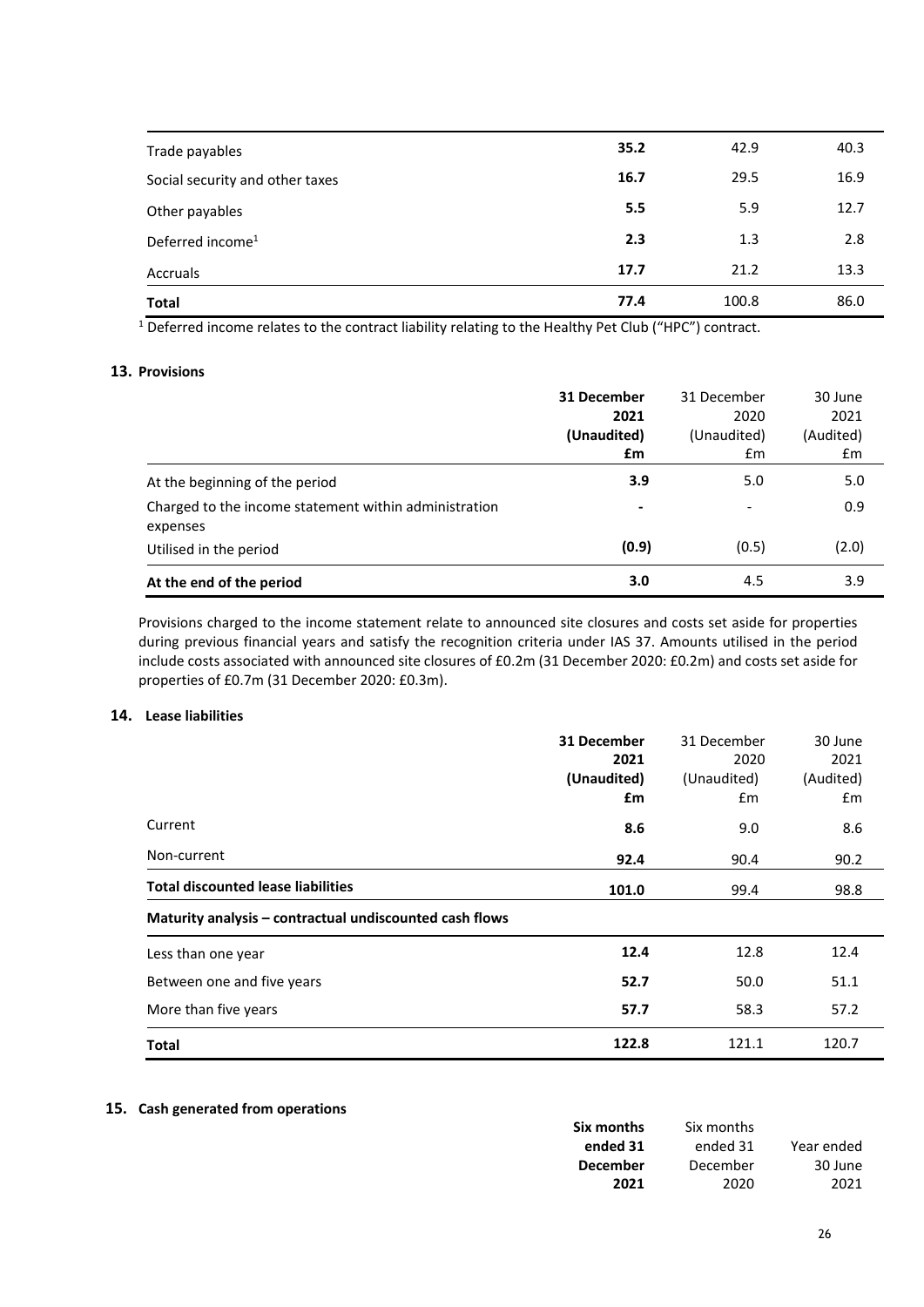|                                                                                         | (Unaudited)<br>£m | (Unaudited)<br>£m | (Audited)<br>£m |
|-----------------------------------------------------------------------------------------|-------------------|-------------------|-----------------|
| Profit for the period                                                                   | 17.5              | 11.3              | 19.3            |
| <b>Taxation</b>                                                                         | 5.4               | 3.5               | 13.8            |
| Total finance costs                                                                     | 3.4               | 3.6               | 7.0             |
| Amortisation                                                                            | 11.3              | 10.6              | 23.8            |
| Depreciation and impairment of property, plant and<br>equipment and right-of-use assets | 12.4              | 11.8              | 24.3            |
| Share option expense                                                                    | 1.3               | 1.0               | 2.2             |
| Increase in inventories                                                                 | (3.1)             | (0.6)             | (0.4)           |
| Decrease/(increase) in trade and other receivables                                      | 2.0               | (0.3)             | (3.4)           |
| (Decrease)/increase in trade and other payables                                         | (11.4)            | 11.9              | (5.2)           |
| (Decrease)/increase in provisions                                                       | (0.9)             | (0.5)             | (1.1)           |
| Total cash flows from operating activities                                              | 37.9              | 52.3              | 80.3            |

# **16. Analysis of movement in liabilities from financing activities**

|                                         |         |      |            | Liabilities |          |                 |
|-----------------------------------------|---------|------|------------|-------------|----------|-----------------|
|                                         |         |      |            | on.         |          | 31              |
|                                         | 1 July  | Cash | <b>New</b> | disposed    | Non cash | <b>December</b> |
|                                         | 2021    | flow | leases     | items       | movement | 2021            |
|                                         | £m      | £m   | £m         | £m          | £m       | £m              |
| Right-of-use lease liabilities          | (98.8)  | 8.2  | (8.9)      | 0.2         | (1.7)    | (101.0)         |
| <b>Borrowings</b>                       | (83.9)  | -    | -          | -           | (0.2)    | (84.1)          |
| <b>Total liabilities from financing</b> | (182.7) | 8.2  | (8.9)      | 0.2         | (1.9)    | (185.1)         |

|                                         |               |      |                          | Liabilities |          |                 |
|-----------------------------------------|---------------|------|--------------------------|-------------|----------|-----------------|
|                                         |               |      |                          | on.         |          | 31              |
|                                         | 1 July        | Cash |                          | disposed    | Non cash | <b>December</b> |
|                                         | 2020          | flow | New leases               | items       | movement | 2020            |
|                                         | $\mathsf{fm}$ | £m   | £m                       | £m          | £m       | £m              |
| Right-of-use lease liabilities          | (98.6)        | 8.2  | $\overline{\phantom{a}}$ | ۰           | (9.0)    | (99.4)          |
| <b>Borrowings</b>                       | (83.6)        | 0.1  | -                        | ۰           | (0.2)    | (83.7)          |
| <b>Total liabilities from financing</b> | (182.2)       | 8.3  | -                        | -           | (9.2)    | (183.1)         |

Non-cash movements on right-of-use lease liabilities mainly comprise interest. Non-cash movements on borrowings mainly include amortisation of issue costs and bank debt acquired.

# **17. Dividends**

The dividends paid in December 2021, representing the final dividend payable for the year ended 30 June 2021, amounted to £4.6m (6.5 pence per share) (31 December 2020: no dividends were proposed or paid).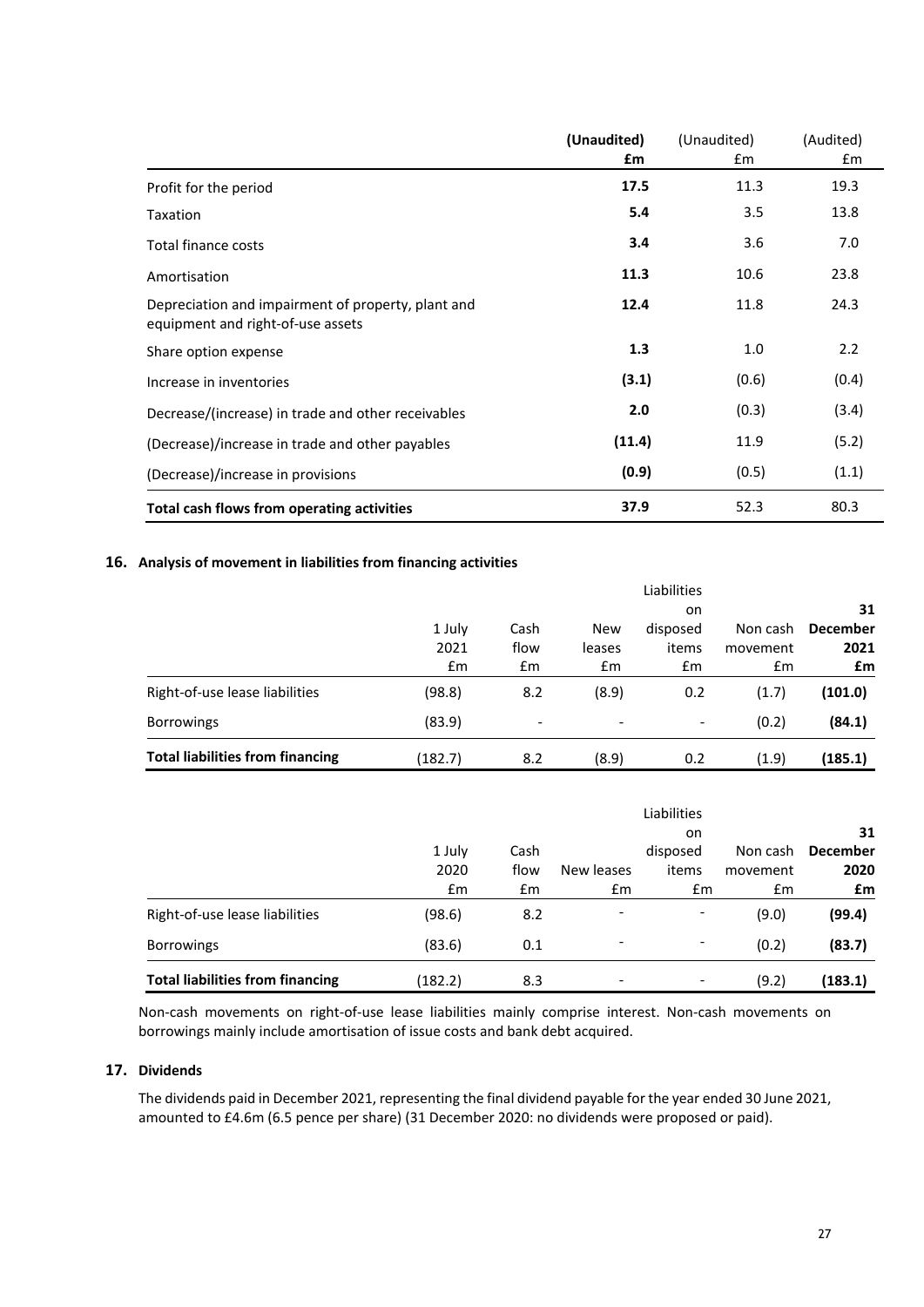## **18. Events after the reporting period**

On 18 February 2022, the Competition and Markets Authority ("CMA") announced the results of its phase one investigation into the Group's acquisition of Quality Pet Care Ltd. Following this announcement, CVS offered to divest the entire Quality Pet Care Ltd business and the CMA provisionally accepted this undertaking on 4 March 2022. Therefore, as at the date when this interim report was authorised the investment was available for sale. Due to information barriers in place during the ongoing CMA investigation, a reliable estimate of the financial impact of this cannot be made at this time.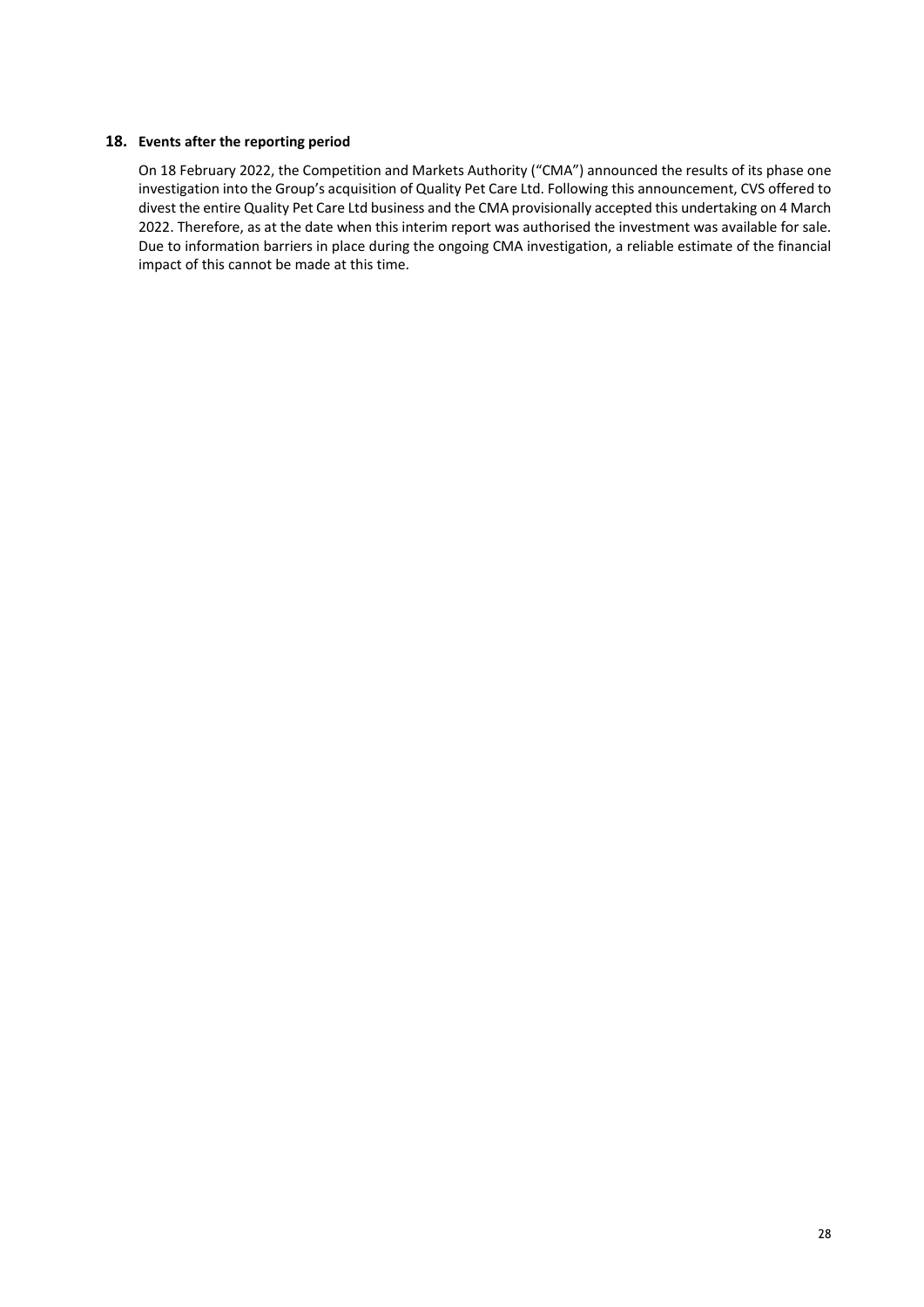| <b>Directors and advisers</b> |                                                                                                                                                                                                                                                                                                                                                                                    |
|-------------------------------|------------------------------------------------------------------------------------------------------------------------------------------------------------------------------------------------------------------------------------------------------------------------------------------------------------------------------------------------------------------------------------|
| <b>Directors</b>              | R Connell (Chairman)<br>D Kemp (Non-Executive Director)<br>R Gray (Non-Executive Director)<br>D Wilton (Non-Executive Director) (appointed 24 September 2021)<br>M McCollum (Non-Executive Director) (resigned 23 September 2021)<br>R Fairman (Chief Executive Officer)<br><b>B Jacklin (Chief Operating Officer)</b><br>R Alfonso (Chief Financial Officer)                      |
| <b>Company Secretary</b>      | J Farrer                                                                                                                                                                                                                                                                                                                                                                           |
| <b>Company number</b>         | 06312831                                                                                                                                                                                                                                                                                                                                                                           |
| <b>Registered office</b>      | <b>CVS House</b><br>Owen Road<br><b>Diss</b><br>Norfolk<br><b>IP22 4ER</b>                                                                                                                                                                                                                                                                                                         |
| <b>Auditors</b>               | Deloitte LLP<br>1 Station Square<br>Cambridge<br>CB1 2GA                                                                                                                                                                                                                                                                                                                           |
| <b>Bankers</b>                | NatWest Bank Plc<br>Gentleman's Walk<br>Norwich<br>NR <sub>2</sub> 1NA<br><b>HSBC Bank plc</b><br>8 Canada Square<br>London<br><b>E14 5HQ</b><br>Bank of Ireland Group plc<br>40 Mespil Road<br>Dublin 2<br>Republic of Ireland<br>Allied Irish Banks plc<br>10 Molesworth Street<br>Dublin 2<br>Republic of Ireland<br>Rabobank<br>Willemskade 1<br>8011 AC Zwolle<br>Netherlands |
|                               | <b>Ulster Bank Limited</b><br>33 Eyre Square<br>Galway<br>H91 HY96<br>Republic of Ireland                                                                                                                                                                                                                                                                                          |